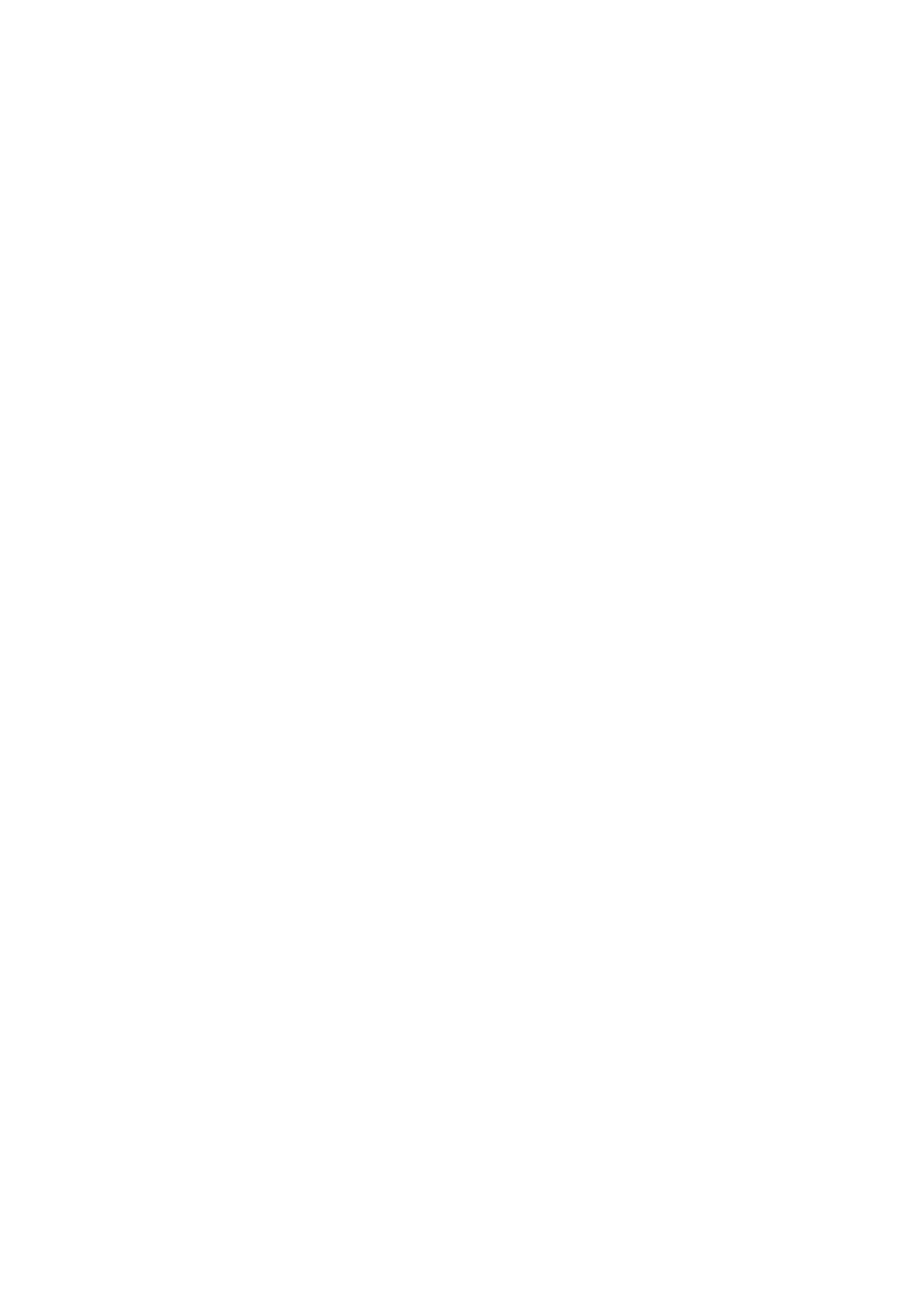

Control Unit CU4 AS-interface UK-0 / 31.05.2010



|                | <b>Content</b>                                                  | Page                    |
|----------------|-----------------------------------------------------------------|-------------------------|
| 1.             | <b>Abbreviations and Definitions</b>                            | $\overline{\mathbf{2}}$ |
| 2.             | <b>Safety Instructions</b>                                      | $2 - 4$                 |
| 2.1.           | <b>Sentinels</b>                                                |                         |
| 2.2.           | <b>Conventional Use</b>                                         |                         |
| 2.3.           | <b>General Regulations for Careful Handling</b>                 |                         |
| 2.4.           | <b>Welding Instructions</b>                                     |                         |
| 2.5.<br>2.6.   | Persons                                                         |                         |
| 2.7.           | Warranty<br>Safety Instructions for AS-interface networks       |                         |
| 3.             | <b>General Terms</b>                                            | $5 - 7$                 |
| 3.1.           | Purpose of use                                                  |                         |
| 3.2.           | Design of CU4 AS-interface                                      |                         |
| 3.3.           | Functional description                                          |                         |
| 4.             | <b>Mechanics and Pneumatics</b>                                 | $8 - 14$                |
| 4.1.           | Function and connections for turning actuators                  |                         |
| 4.2.           | Function and connections for single and double seat valves      |                         |
| 4.3.           | Pressure relief valve                                           |                         |
| 4.4.           | CU41 AS-interface block diagram                                 |                         |
| 4.4.1          | <b>CU41N AS-interface block diagram</b>                         |                         |
| 4.4.2          | <b>CU43 AS-interface block diagram</b>                          |                         |
| 4.5.           | Technical Data / Standards                                      |                         |
| 4.6.           | Solenoid valves                                                 |                         |
| 4.7.           | Throttling function                                             |                         |
| 4.8.           | NOT element                                                     |                         |
| 5.             | <b>Adapter for valves</b>                                       | 15                      |
| 5.1.           | Adapter for valves with turning actuator, e.g. butterfly valves |                         |
| 5.2.           | Adapter for single seat and change-over valves (SW4, M4 etc.)   |                         |
| 5.3.           | Adapter for double seat valves                                  |                         |
| 6.             | <b>Electronic module</b>                                        | $16 - 21$               |
| 6.1.           | Function and block diagram connections                          |                         |
| 6.1.1.<br>6.2. | Switchover of feedback signals<br><b>Function connections</b>   |                         |
| 6.3.           | Use of data bits                                                |                         |
| 6.4.           | Technical data                                                  |                         |
| 6.5.           | Sensors for valve position indication                           |                         |
| 6.6.           | <b>LED</b> indicators                                           |                         |
| 7.             | <b>Feedback unit</b>                                            | 22                      |
| 7.1.           | <b>General Terms</b>                                            |                         |
| 7.2.           | Sensors                                                         |                         |
| 7.3.           | Adjustment for valve position indication                        |                         |
| 7.4.           | Use of external sensors                                         |                         |
| 8.             | <b>CU assembly and start-up</b>                                 | $23 - 31$               |
| 8.1.           | Turning actuator, e.g. butterfly valves                         |                         |
| 8.2.           | Single seat valves                                              |                         |
| 8.3.           | Double seat valves                                              |                         |
| 9.             | <b>Accessories and Tools</b>                                    | 32                      |
| 10.            | <b>Servicing</b>                                                | 33                      |
| 10.1.          | Disassembly                                                     |                         |
| 11.            | <b>Trouble shooting</b>                                         | $34 - 35$               |
| 12.            | <b>Spare parts lists</b>                                        |                         |
|                | IT IS ESSENTIAL TO READ THIS OPERATING MANUAL                   |                         |

**BEFORE USE OF THE CONTROL UNIT!**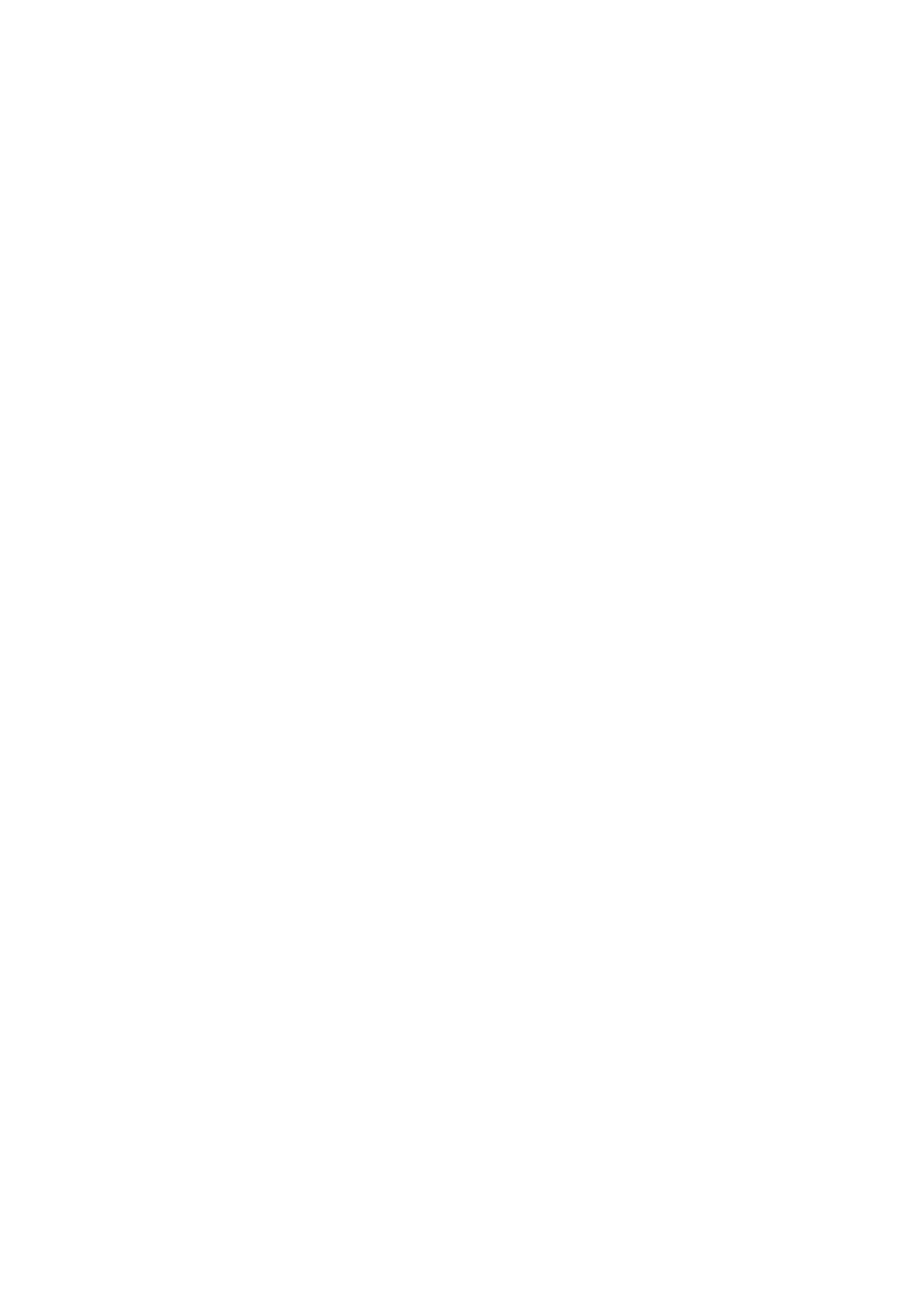



### **1. Abbreviations and Definitions**

| А           | <b>Exhaust Air</b>                                   |
|-------------|------------------------------------------------------|
| <b>AWG</b>  | <b>American Wire Gauge</b>                           |
| <b>CE</b>   | <b>Communauté Européenne</b>                         |
| CU          | <b>Control Unit</b>                                  |
| DI          | <b>Digital Input</b>                                 |
| <b>DO</b>   | <b>Digital Output</b>                                |
| <b>EMC</b>  | <b>Electromagnetic Compatibility</b>                 |
| <b>GND</b>  | Ground                                               |
| IP          | <b>International Protection</b>                      |
| LED         | Luminous Diode                                       |
| N           | <b>Pneumatic Air Connection NOT element</b>          |
| <b>NEMA</b> | <b>National Electrical Manufacturers Association</b> |
| P           | <b>Supply Air Connection</b>                         |
| <b>PWM</b>  | <b>Pulse-Width Modulation</b>                        |
|             | <b>Pneumatic Air Connection</b>                      |

|               | 2.   | <b>Safety Instructions</b> |                                                                                        |
|---------------|------|----------------------------|----------------------------------------------------------------------------------------|
|               | 2.1. | <b>Sentinels</b>           |                                                                                        |
| Symbol:       |      | <b>Meaning:</b>            |                                                                                        |
| <b>DANGER</b> |      | <b>Danger!</b>             | Direct danger which can<br>lead to severebodily harm<br>or to death!                   |
|               |      | <b>Caution!</b>            | <b>Dangerous situation which</b><br>can lead to bodily harm and/or<br>material damage. |
|               |      |                            | Attention! Risk as a result of electric current.                                       |
|               |      | Note!                      | Important technical information or<br>recommendation.                                  |

### *These special safety instructions point directly to the respective handling instructions. They are accentuated by the corresponding symbol. Carefully read the instructions to which the sentinels refer. Continue handling the control unit only after having read these instructions.*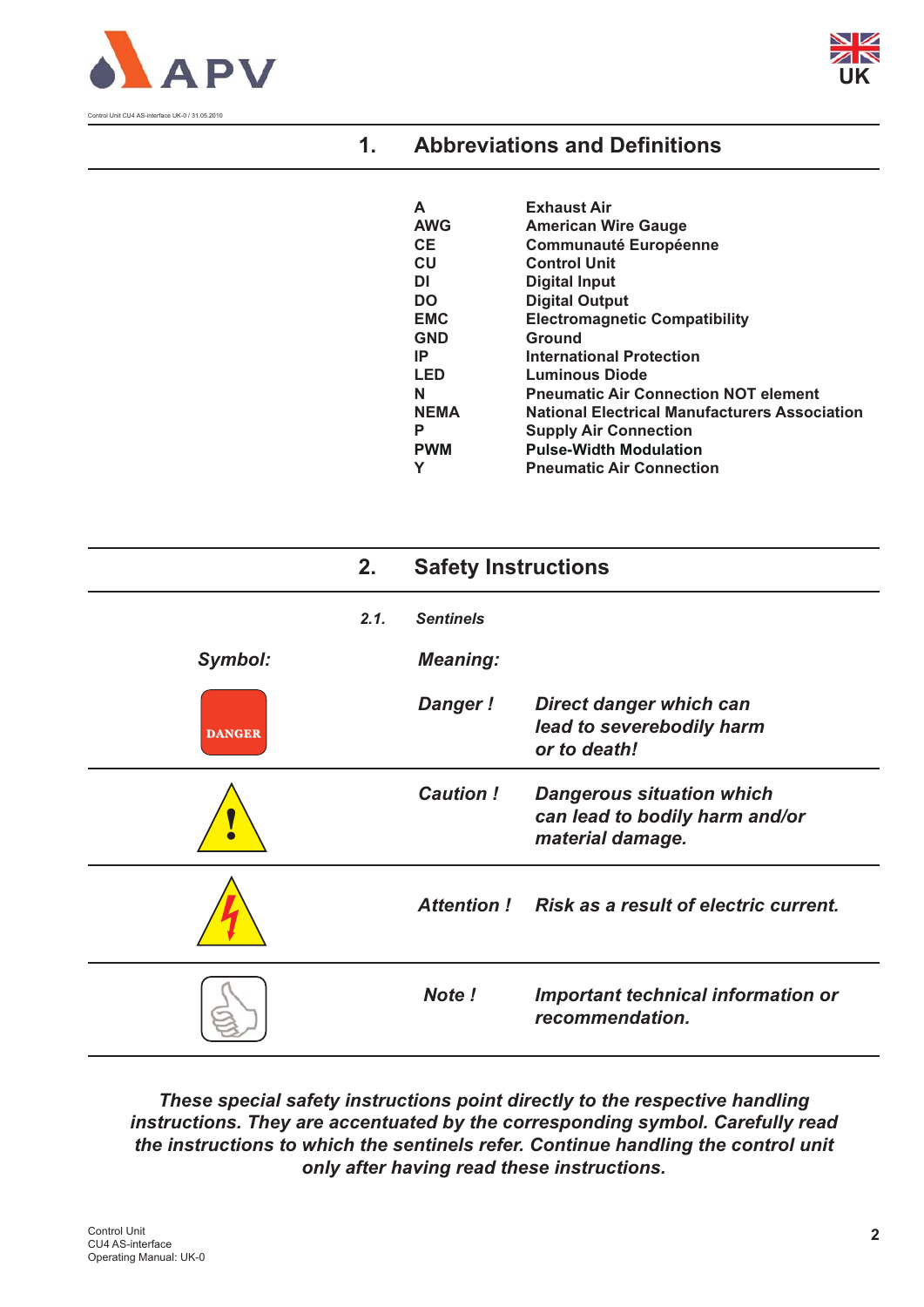



### **2. Safety Instructions**

#### **2.2. Conventional Use**

The DELTA CU4 control unit is only intended for use as described in **chapter 3.1.** Use beyond that described in **chapter 3.1.** is not according to regulations and APV shall not be responsible for any damage resulting from this non-observance. The operator bears the full risk. Conditions for a proper and safe operation of the control unit are the appropriate transport and storing as well as the professional assembly. Conventional use also means the observance of operating, service and maintenance conditions.

#### **2.3. General Regulations for Careful Handling**

To ensure a faultless function of the unit and a long service life, the information given in this operating manual as well as the operating conditions and permissible data specified in the data sheets of the control unit for process valves should be strictly adhered to.

- The operator is committed to operating the control unit in faultless condition, only.
- Observe the general technical rules while using and operating the unit.
- Observe the relevant accident prevention regulations, the national rules of the user country as well as your company-internal operating and safety regulations during operation and maintenance of the unit.
- Switch off the electrical power supply before carrying out any work on the system!
- Note that piping or valves that are under pressure must not be removed from a system!
- Take suitable measures to prevent unintentional operation or impermissible impairment.
- Following an interruption of the electrical or pneumatic supply, ensure a defined and controlled re-start of the process!
- If these instructions are not observed, we will not accept any liability. Warranties on units, devices and accessories will expire!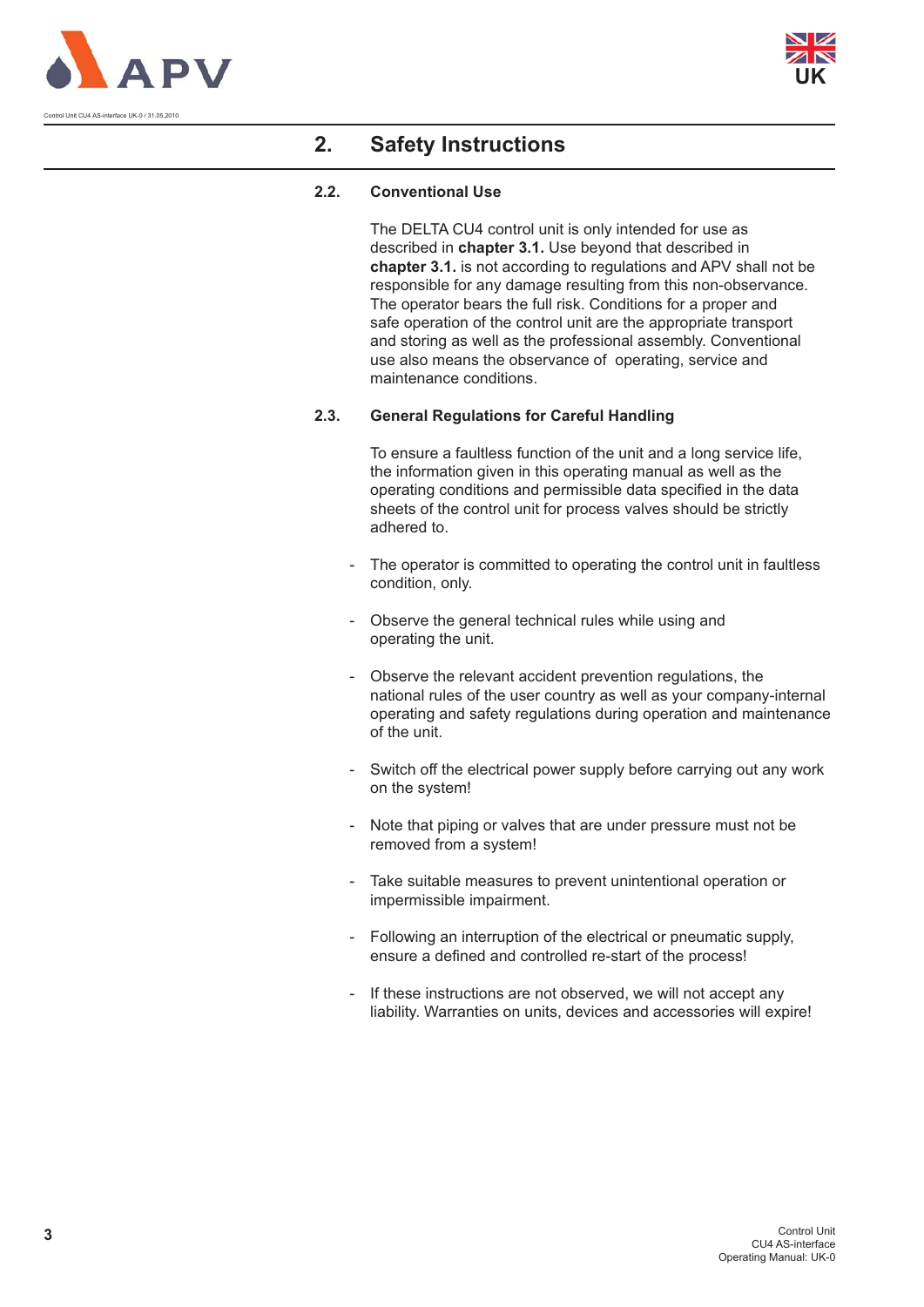



### **2. Safety Instructions**

#### **2.4. Welding instructions**



It is generally recommended to avoid welding work in process installation in which control units are installed and connected. If welding is nonetheless required, earthing of the electrical devices in the welding area is a necessity.

#### **2.5. Persons**

Installation and maintenance work may only be carried out by qualified personnel and by means of appropriate tools.



- Qualified personnel must get a special training with regard to possible risks and must know and observe the safety instructions indicated in the operating manual.
- Work at the electrical installation may only be carried out by personnel specialised in electrics!

#### **2.6. Warranty**

This document does not contain any warranty acceptance. We refer to our general terms of sale and delivery. Prerequisite for a guarantee is the correct use of the unit in compliance with the specified conditions of application

#### *Attention !*

This warranty only applies to the Control Unit. No liability will be accepted for consequential damage of any kind that could arise from the failure or malfunction of the device.

#### **2.7. Important Safety Instructions for AS-interface networks**

- Safety Instructions for AS-interface Always use protective modules against excess voltage in the AS-interface installation.
- Safety Instructions for AS-interface **Grounding**

For the AS-interface network a potential-free operation must be guaranteed. Observe the use of isolation monitoring modules to provide for proper grounding conditions.

(Grounding of the bus cable or connected components or their charging with external voltage leads to malfunction in the bus system.)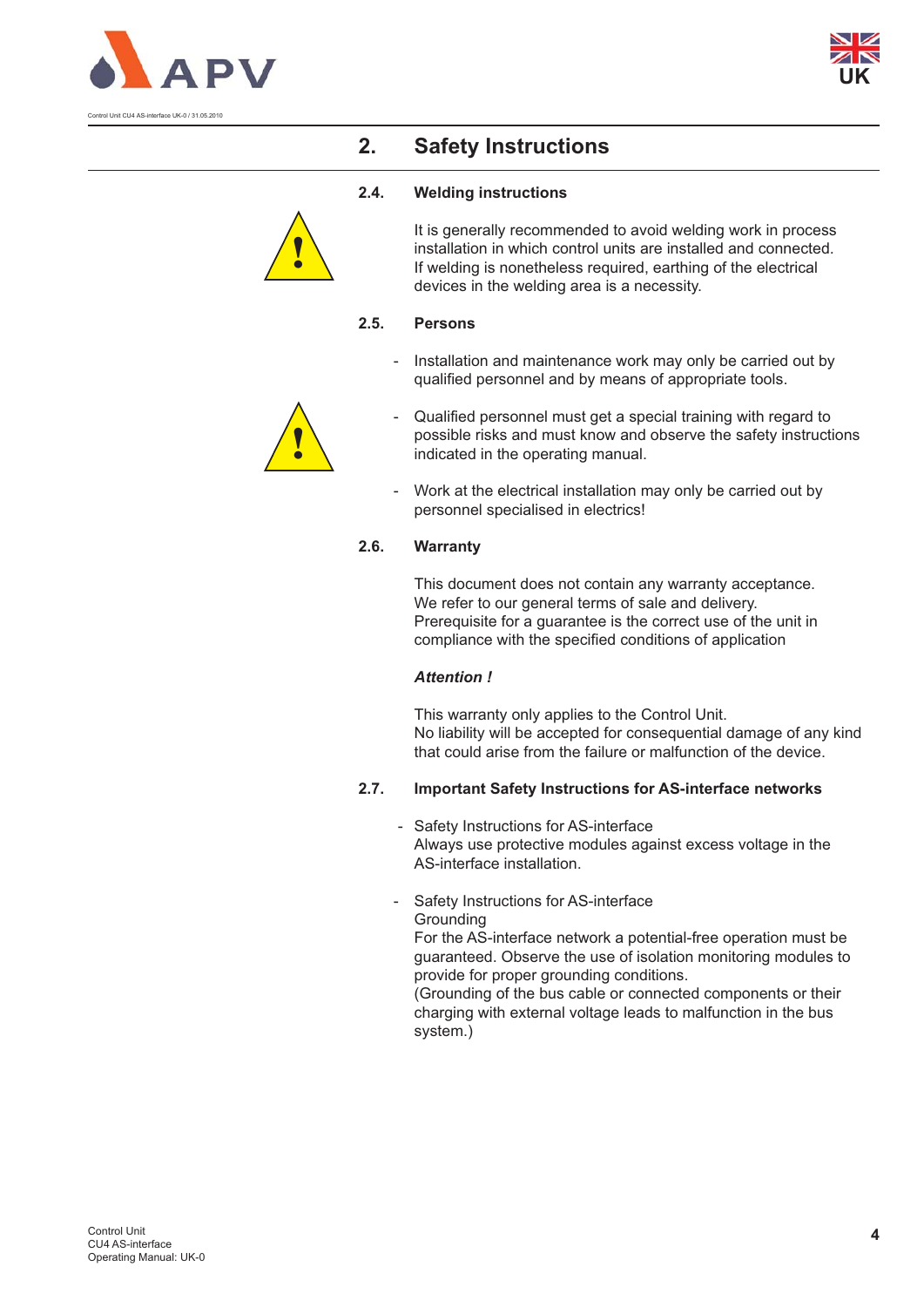



### **3. General Terms**

#### **3.1. Purpose of use**

The Control Unit Delta CU4 AS-interface has been developed for the control of process valves used in the food industry and related industries.

The CU4 control unit operates as interface between process control and process valve and controls the electric and pneumatic signals.

The pneumatic control of APV valves is undertaken via the solenoid valves. The control unit controls the valve positions, *open* and *closed*, via integrated and external sensors. The electronic module undertakes the task to process the switching signal from the control and to control the corresponding solenoid valves. The electronic module also provides potential-free contacts.

The corresponding light signals in the control unit provide for an external indiciation of the valve positions.

#### **3.2. Design of CU4 AS-interface (fig. 3.2.)**

The Control Units CU4 AS-interface mainly consists of the following components:

- **1.** The Control Unit base with integrated air channels and electric and pneumatic connections as well as viewing windows with type label.
- **2.** 1 or 3 solenoid valves for the control of the valve actuators and for the seat lifting of double seat valves.
- 1 solenoid valve with 1 logic NOT element for the control of the valve actuators.
- **3.** Sensor module with 2 integrated Hall sensors or 2 external proximity switches to detect the valve position.
- **4.** Electronic module for the electric supply, communication with control, evaluation of feedback signals and control of solenoid valves as well as valve position indication through LED.
- **5.** Clamp ring to fasten the CU4 on the adapter.
- **6.** Cover with LED optics.



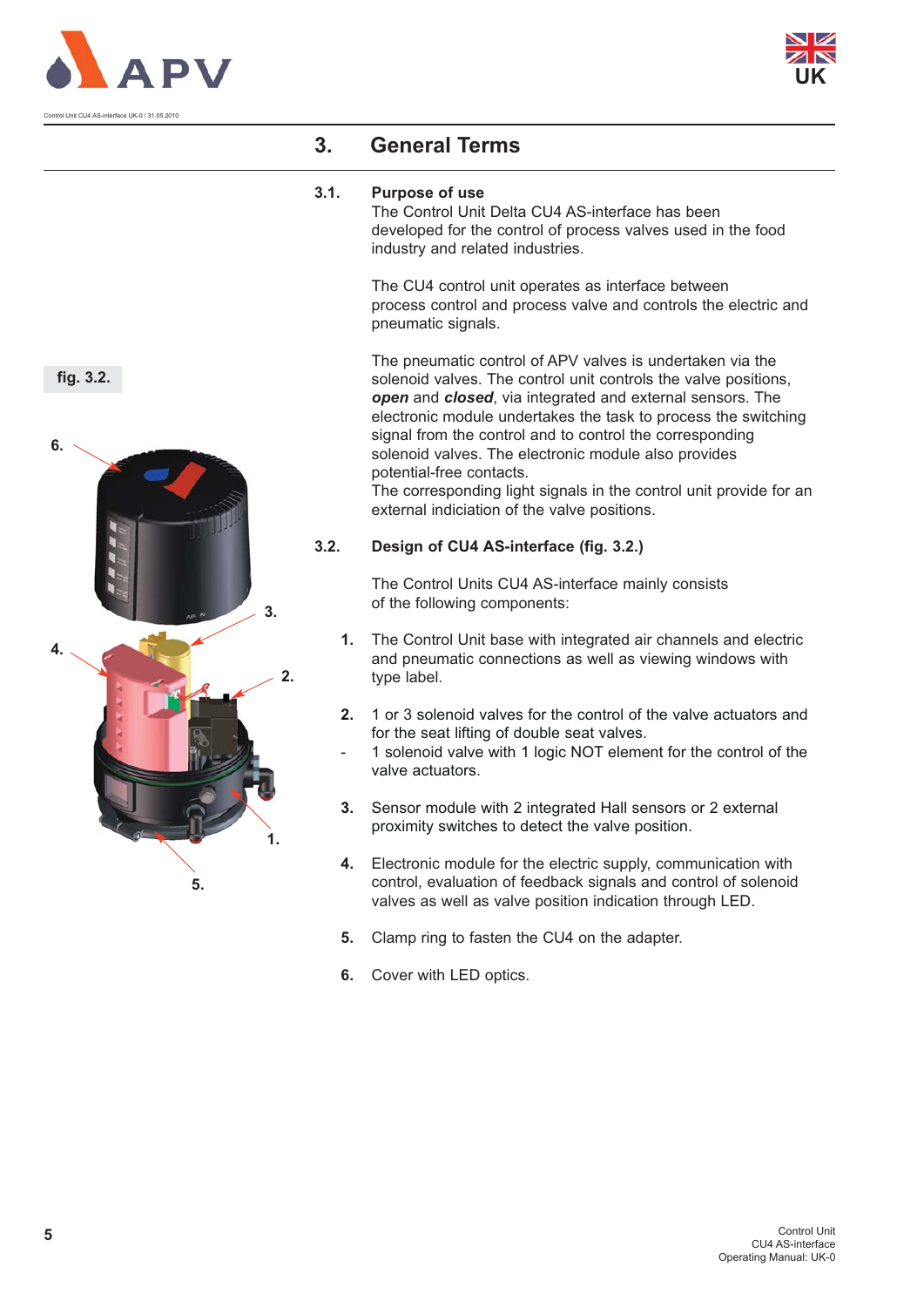



### **3. General Terms**

#### **3.3. Function of the individual components**

The installation of the control unit is undertaken by special adapters which are available for the different valves types, see **chapter 5**. Adapter. The snap connectors for supply air and pneumatic air to the individual cylinders at the valves are located at the outside of the control unit. At the control units for valves with turning actuator, the pneumatic air is transferred internally to the actuator. The air supply of the control unit is equipped with an exchangeable air filter. Observance of the required compressed air quality is imperative. Please also see **chapter 4.5.**

The number of the solenoid valves installed in the CU4 depends on the valve actuators to be controlled. Single seat and butterfly valves and double seat valves without seat lift function require 1 solenoid valve. Control units for double seat valves are equipped with 3 solenoid valves. For the manual actuation, the solenoid valves are provided with a safe handle which is easy to operate.

The electronic module installed in the control unit fulfills the task to process the electric signals from the control, to control the solenoid valves and to evaluate the feedback signals from the feedback unit. Moreover, the signalling and indication of the valve positions as well as additional diagnostic functions are undertaken via the electronic module.

The electronic module is the interface between control actuators or sensors. Depending on the control type, different modules are available, e.g. Direct Connect, AS-Interface, Profibus and DeviceNet.

A feedback unit is required to detect the valve position. The CU4 AS-interface is equipped with 2 adjustable Hall effect sensors.

These are activated by a valve control rod installed on the operating cam. In this way, the *open* and *closed* valve position can be detected.

The 2 Hall effect sensors are continuously adjustable over an additional range. Thus, feedback messages for different valves with different stroke lengths can be adjusted properly. As an alternative, external proximity switches can be connected instead of the integrated Hall effect sensors when the valve position indication is undertaken direct at the process valve.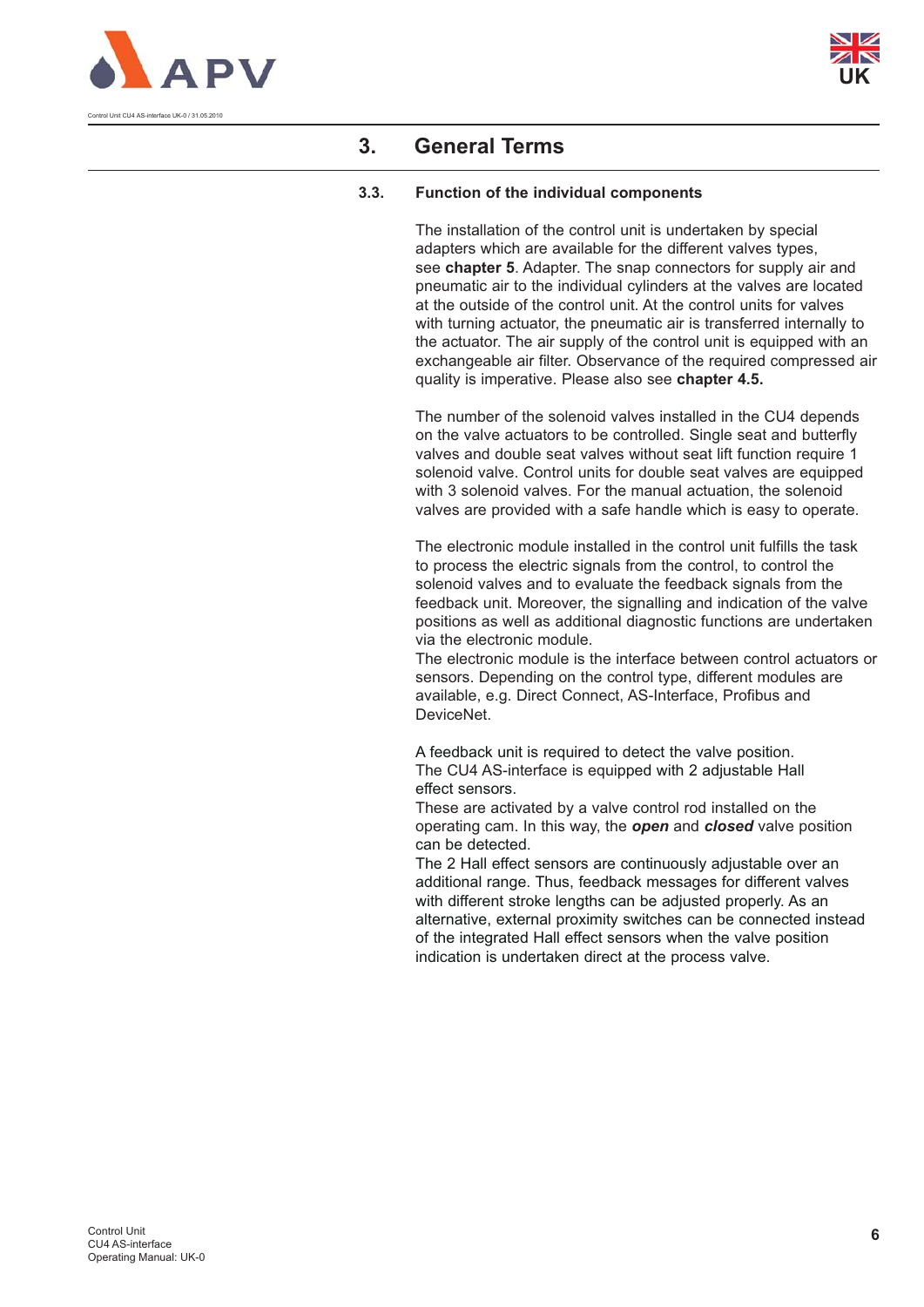



### **3. General Terms**

#### **3.3. Function of the individual components**

The luminous diodes are located on the front side of the electronic module. Their signals are visibly indicated to the outside by an optical window in the cover the control unit. Beside the open and closed valve position, the existence of the operating voltage as well as different diagnostic information are indicated. **Chapter 6.6.** LED indicators provide more details.

The complete control unit has been designed on the building block principle. By exchange of the electronic module, the control type can be changed, e.g. from direct control (Direct Connect) to communication with AS-Interface.

(**Attention**: wiring needs also be changed.)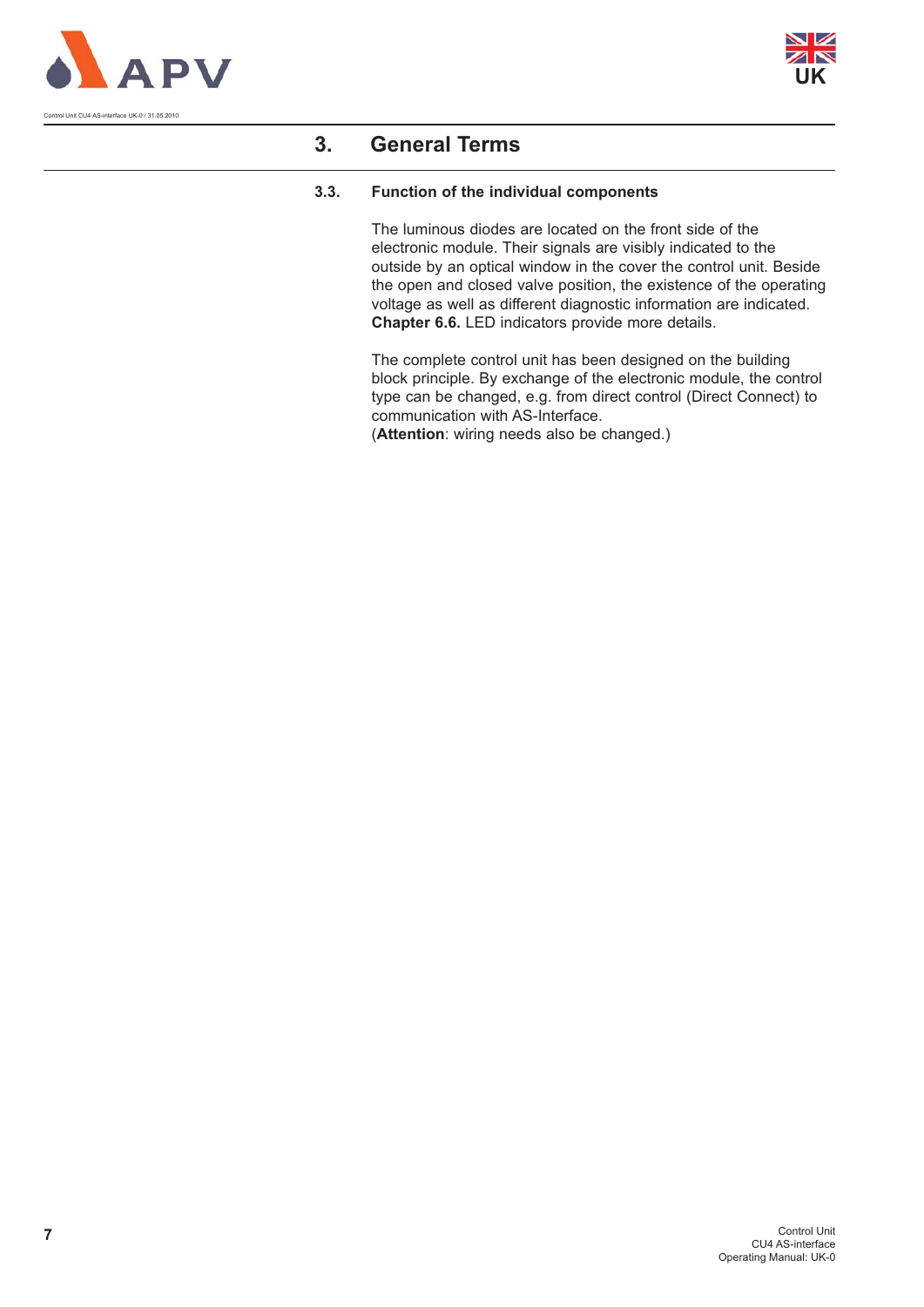



#### **4.1. Air connections for turning actuator**



**CU41-T-AS-i**

**design for valve with turning actuator, e.g. butterfly valves. P** air supply with integrated particle filter.

- **Y1** bore to transfer control air to turning actuator
- **A1** exhaust air, with exhaust silencer.
- **4.2. Air connections seat valves and double seat mixproof valves**



#### **4.2.1. Function**

#### **CU41-S-AS-i / CU41-M-AS-i**

**design for seat valves and double seat mixproof valves without seat lift.** 

- **P** air supply.
- **Y1** control air connection for main actuator.
- **A1** exhaust air, with exhaust silencer.

#### **CU41N-S-AS-i**

**design for seat valves with NOT element.**

- **P** air supply with integrated particle filter.
- **Y1** pneumatic air connection for main actuator.
- **N** pneumatic air connection for the spring support of the actuator by compressed air, via NOT element.
- **A1** exhaust air, with exhaust silencer.

#### **CU43-M-AS-i**

#### **design for double seat mixproof valves with seat lift.**

- **P** air supply with integrated particle filter.
- **Y1** pneumatic air connection for main actuator.
- **Y2** pneumatic air connection for seat lift actuator of upper seat lifting.
- **Y3** pneumatic air connection for seat lift actuator of lower seat lifting.

**A1/A2** exhaust air, with exhaust silencer.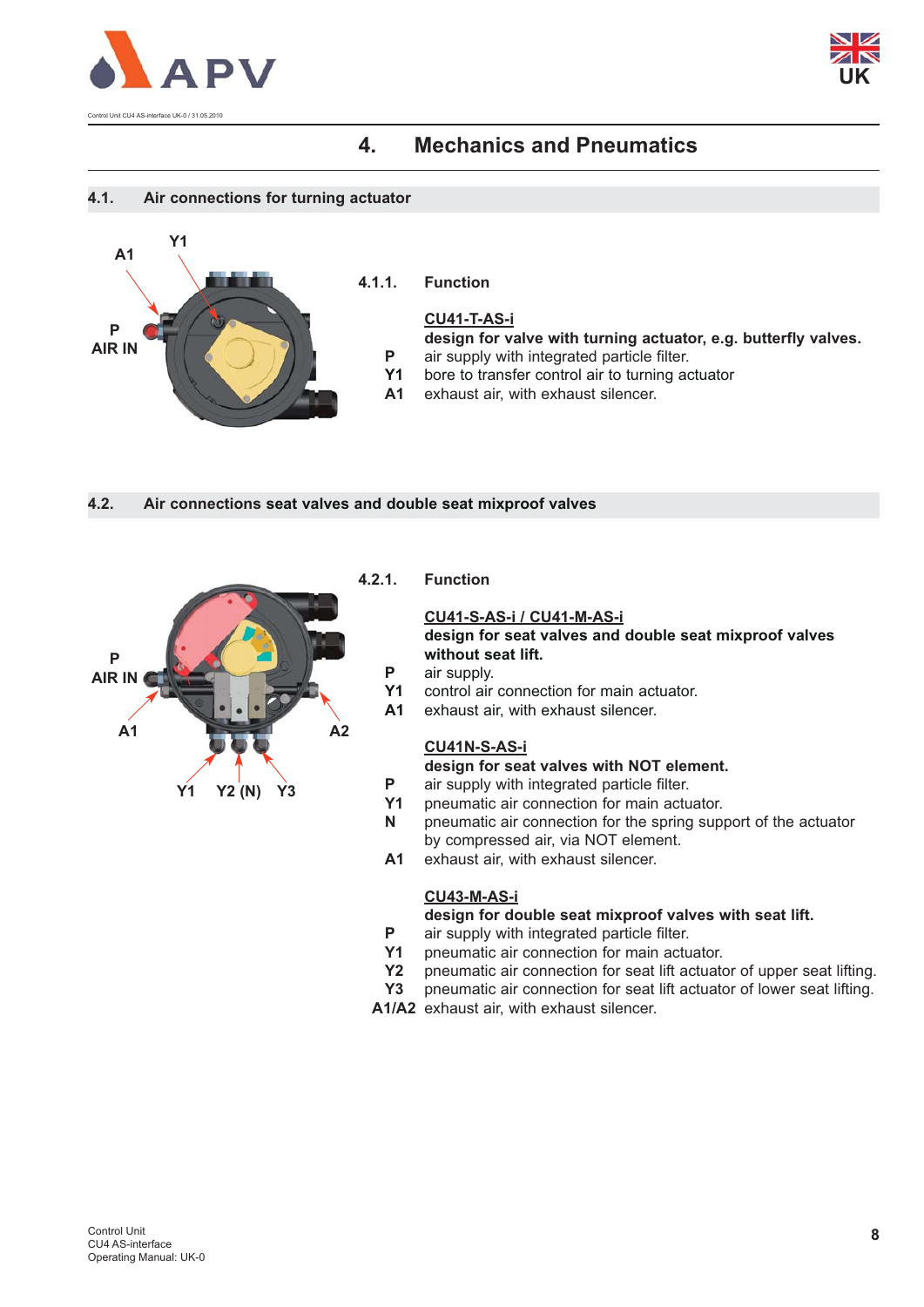



#### **4.3. Pressure relief valve**

The base of the control unit is equipped with a pressure relief valve. Which prevents an inadmissible pressure build-up in the inner control unit.

If required, the pressure relief vents into the clearance between the base and the adapter of the control unit.

The pressure relief valve must not be mechanically blocked under any circumstances.

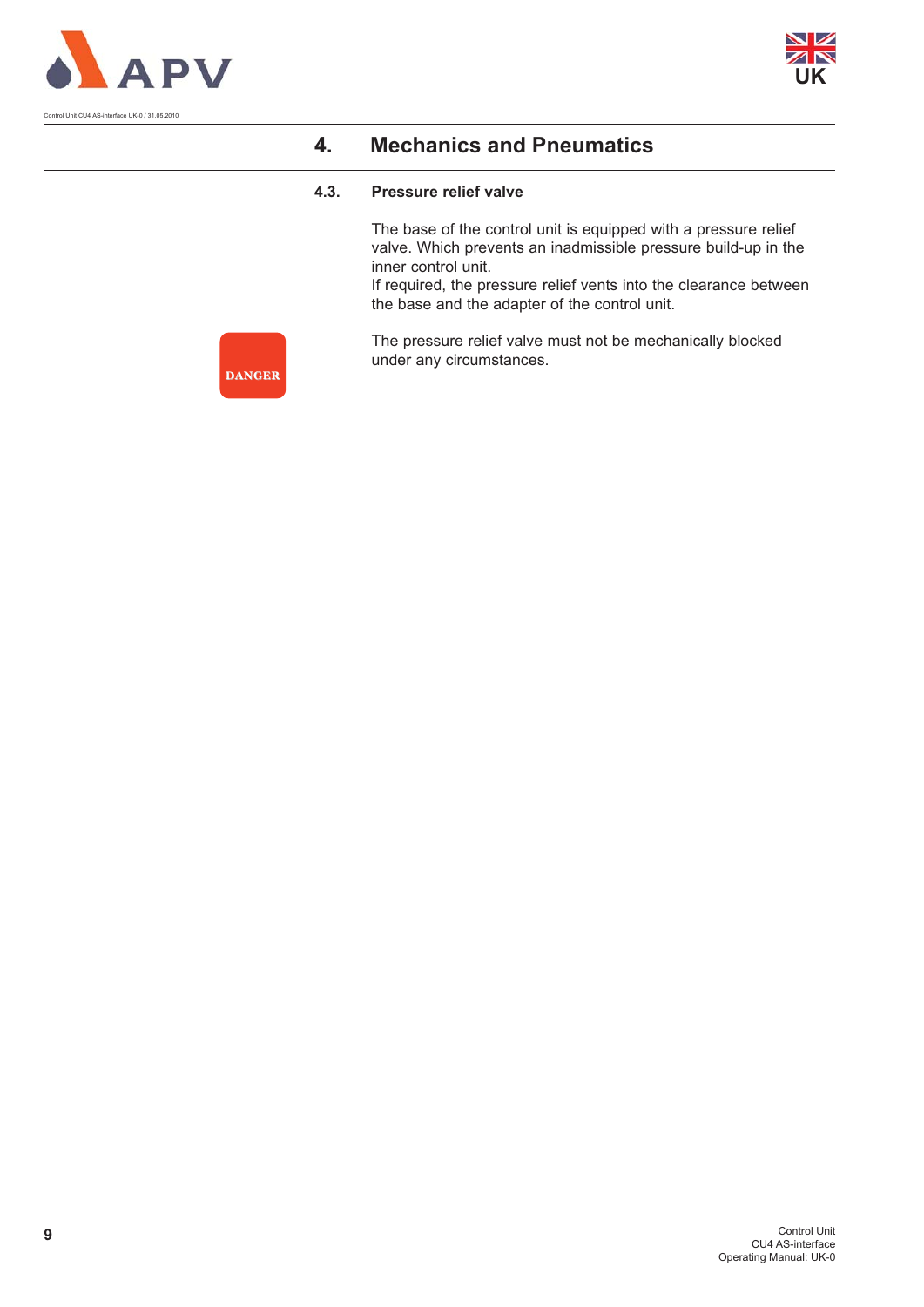



### **4.4. CU41 AS-interface**





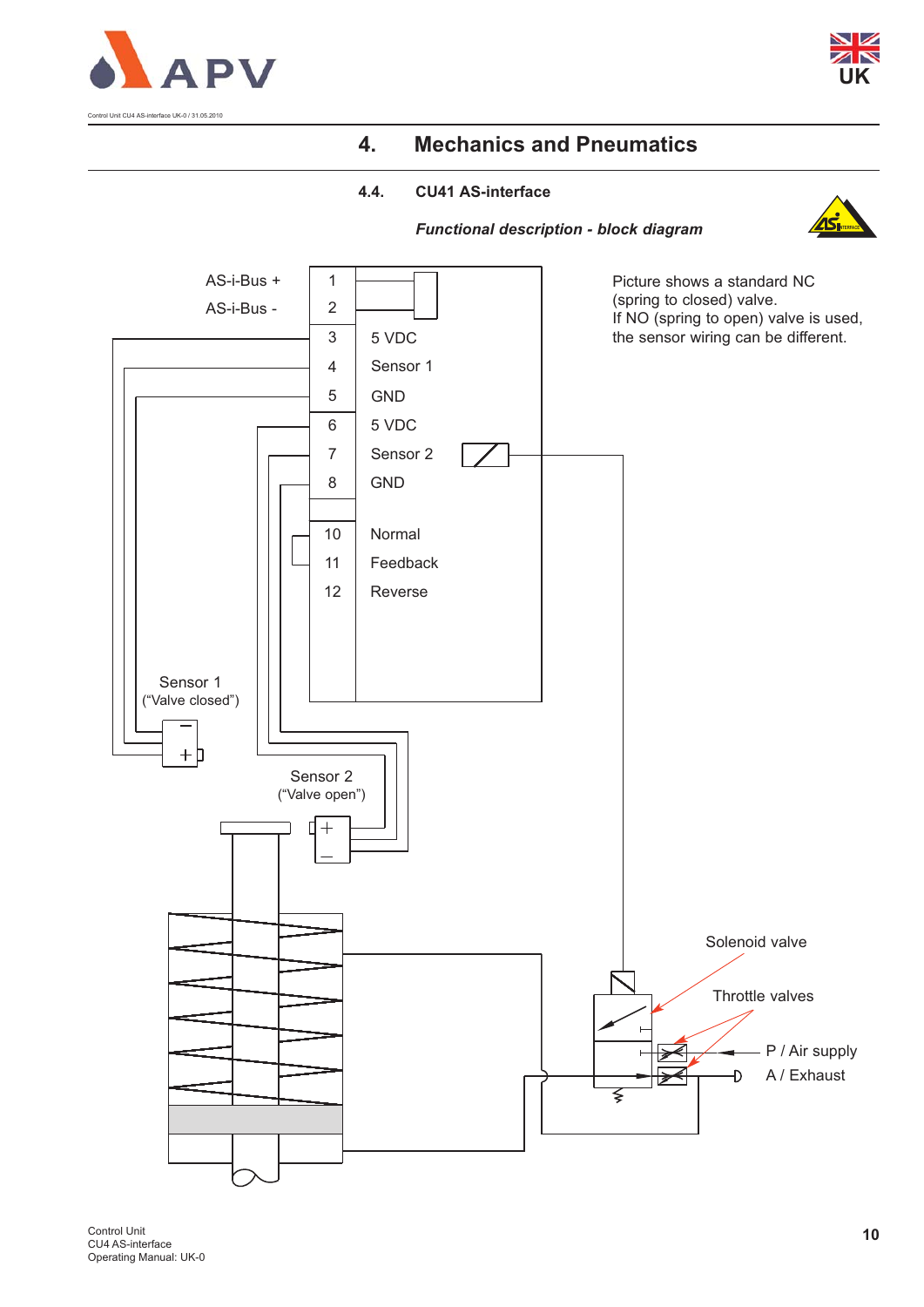



*Functional description - block diagram*

#### **4.4.1. CU41N - AS-interface**



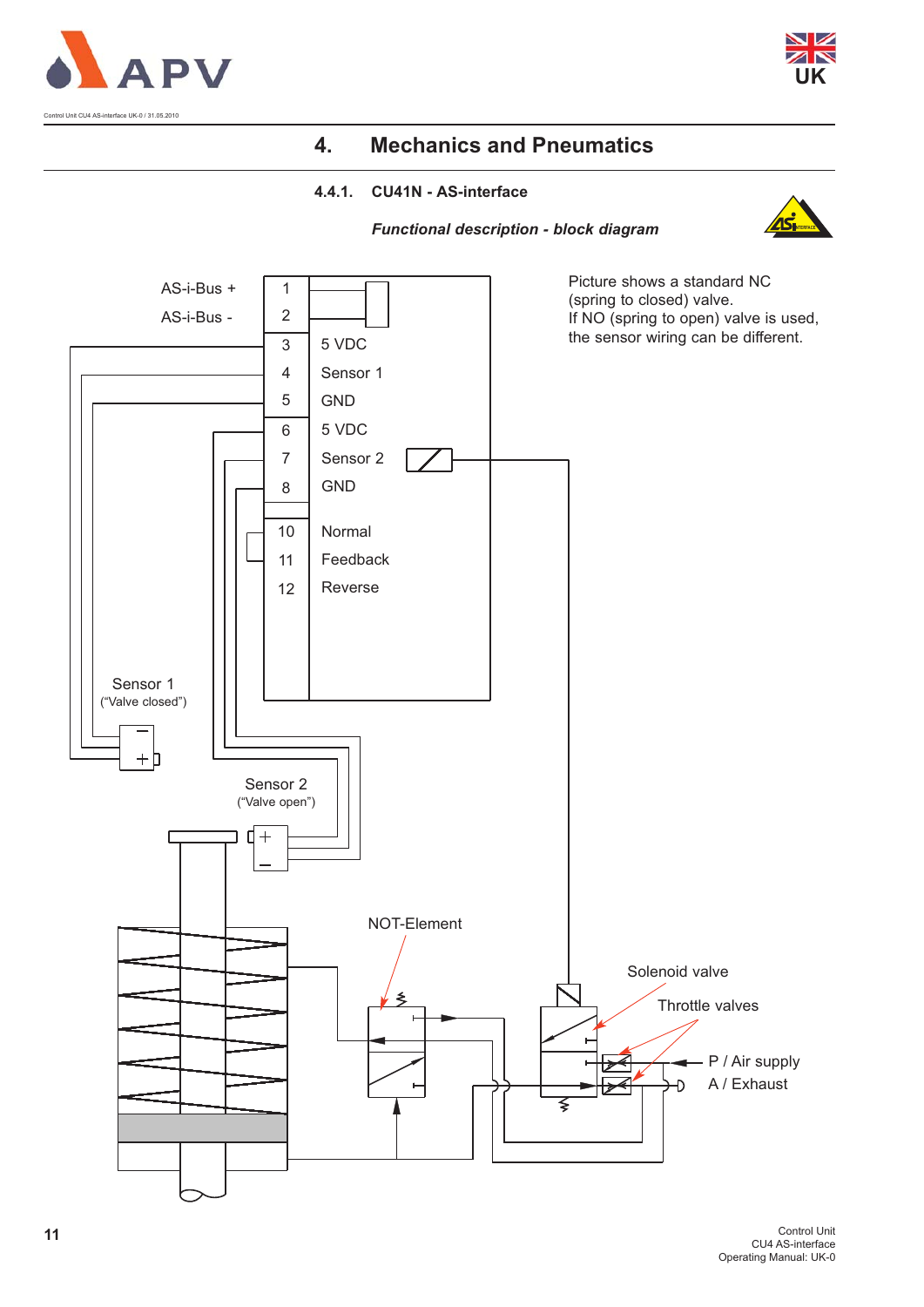



#### **4.4.2. CU43 AS-interface for double seat valve DA3**

*Functional description - block diagram*



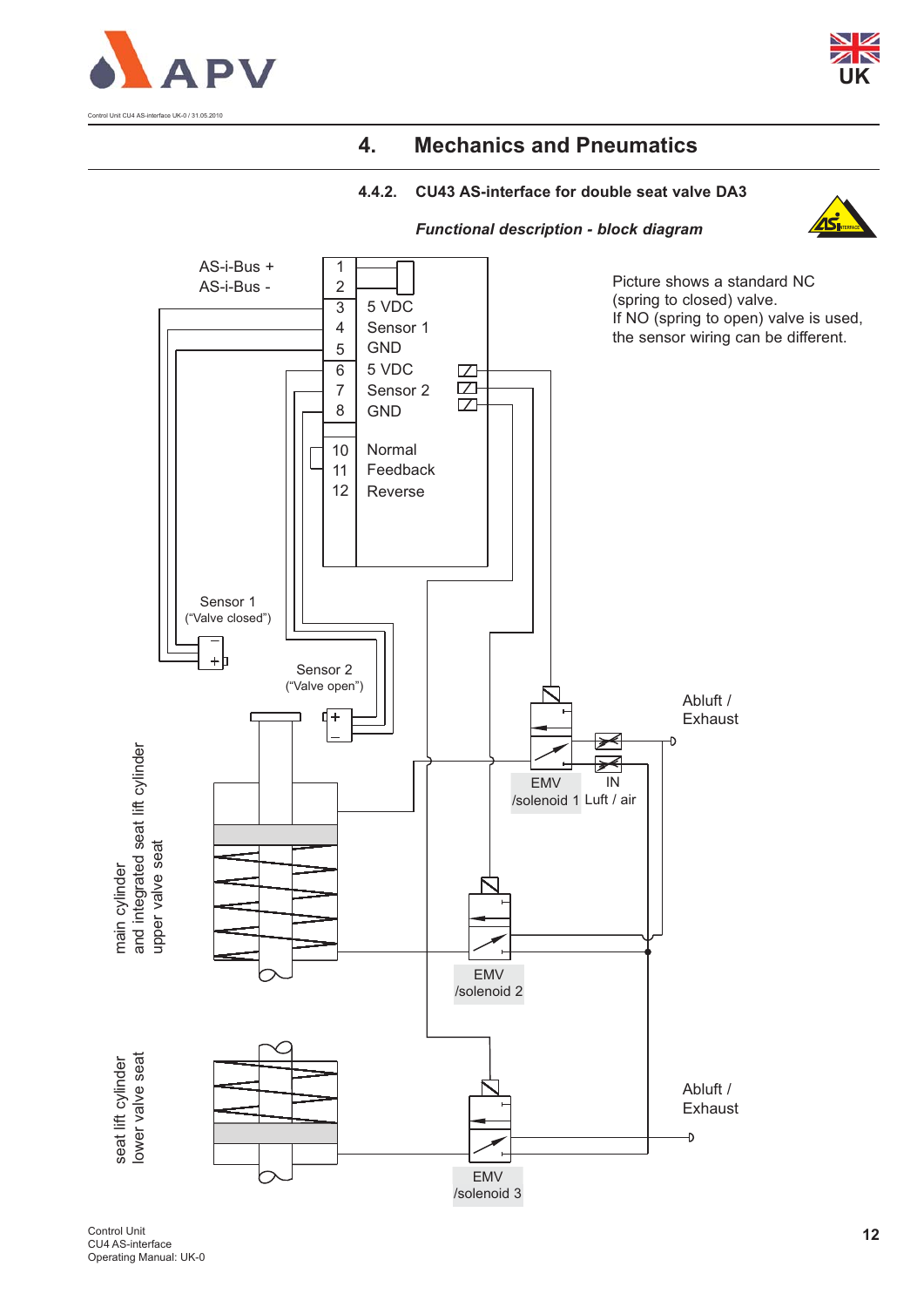



#### **4.5. Technical Data / Standards**

| <b>Material:</b>                              | PA6.6                                                                                                                                                                                                                 |
|-----------------------------------------------|-----------------------------------------------------------------------------------------------------------------------------------------------------------------------------------------------------------------------|
| <b>Ambient temperature:</b>                   | $-20^{\circ}$ C bis $+70^{\circ}$ C                                                                                                                                                                                   |
| CE:                                           | <b>EMC 89/336/EEC</b>                                                                                                                                                                                                 |
| <b>Standards and</b><br>environmental audits: | protection class IP 67 EN60529 /<br>complies with NEMA 6<br>EMV interference resistance<br>EN61000-6-2<br>EMV emitted interference<br>EN61000-6-4                                                                     |
|                                               | vibration/oscillation EN60068-2-6                                                                                                                                                                                     |
|                                               | safety of machinery<br><b>DIN EN ISO 13849-1</b>                                                                                                                                                                      |
| air hose:                                     | 6 mm / $\frac{1}{4}$ " OD                                                                                                                                                                                             |
| pressure range:                               | 6-8 bar                                                                                                                                                                                                               |
|                                               | compressed air quality: quality class according to<br><b>DIN/ISO 8573-1</b>                                                                                                                                           |
| content of solid<br>particles:                | quality class 3,<br>max. size of solid particles per m <sup>3</sup><br>10000 of 0,5µm <d<1,0µm<br>500 of 1,0µm <d<5,0µm< th=""></d<5,0µm<></d<1,0µm<br>                                                               |
| content of water:                             | quality class 4,<br>max. dew point temperature + 3°C<br>For installations at lower temperatures<br>or at higher altitudes, additional<br>measures must be considered to reduce<br>the pressure dew point accordingly. |
| content of oil:                               | quality class 1,<br>max. 0,01mg/m3                                                                                                                                                                                    |
|                                               |                                                                                                                                                                                                                       |

(**The oil applied must be compatible with Polyurethane elastomer materials.)**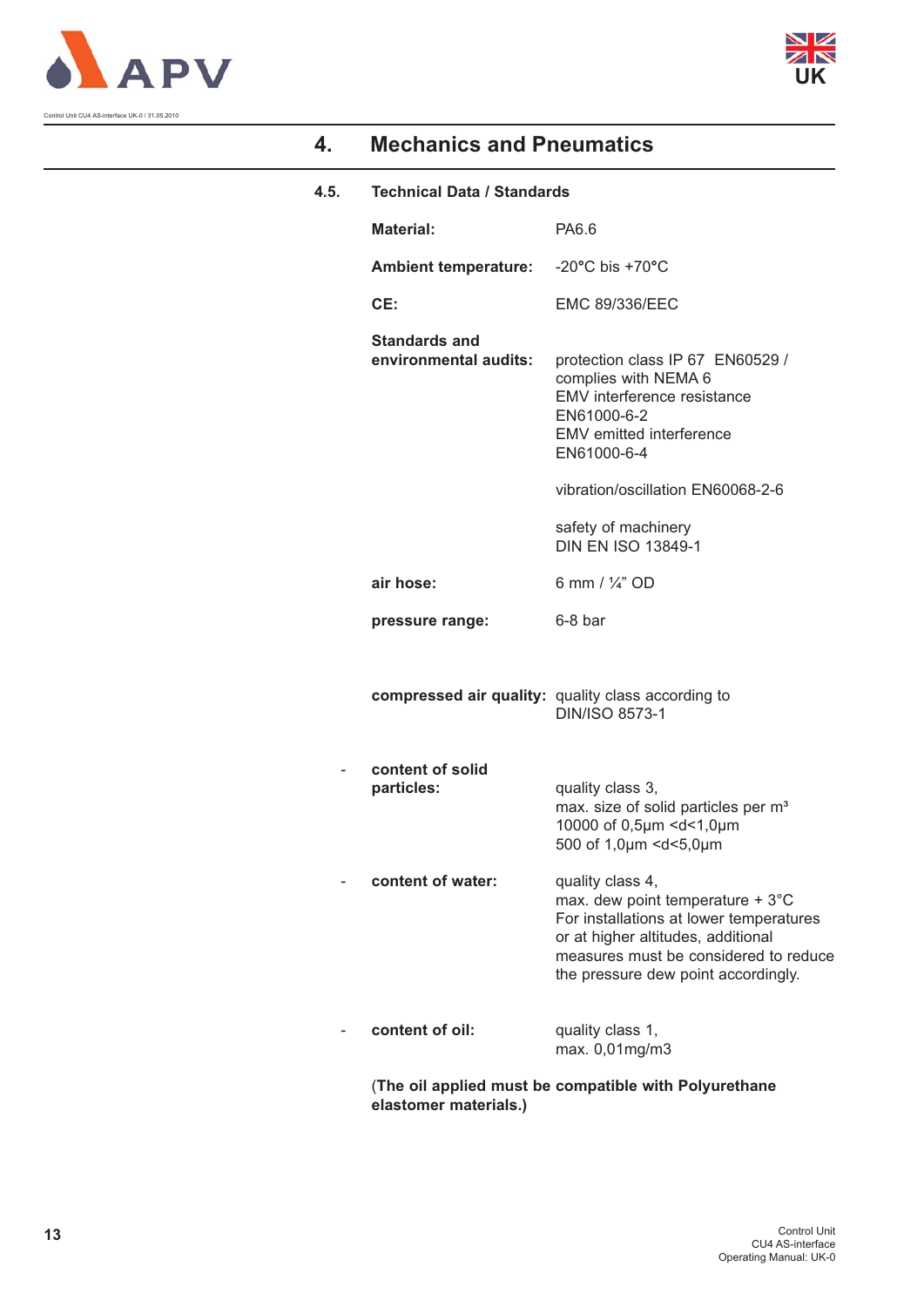



#### **4.6. Solenoid valves**

In the base of the control unit max. 3 solenoid valves are installed. The 3/2-way solenoid valves are connected with the electronic module by moulded cables and plug connectors.

| control: | effected by pwm-signal |
|----------|------------------------|
| handle:  | rotary switch at valve |



The operating speed of the valve actuator can be varied or reduced. This may be necessary to slacken the actuation of the valve in order to prevent pressure hammers in the piping installation. For this purpose, the supply and exhaust air of the *first solenoid valve* can be adjusted via the throttling screws respectively allocated in the interface of the solenoid valve.

#### **4.8. NOT element**

The closing force of the valve actuator can be increased by additional compressed air.

Through the installation of the logic NOT element, compressed air is guided via a pressure reducing valve on the spring side of the valve actuator.

The NOT element is also used for air/air actuators.

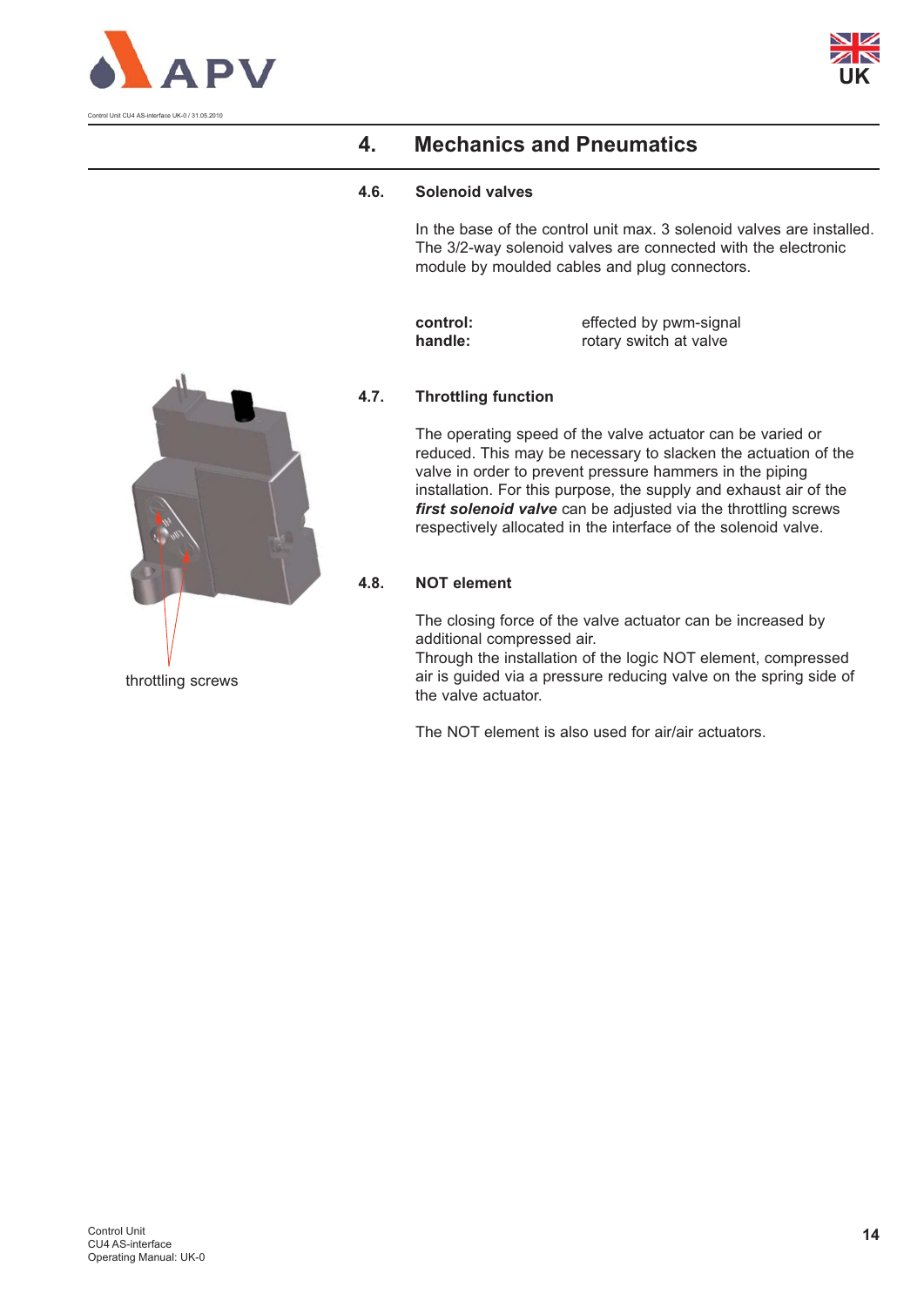



### **5. Adapter**

**Adapter for different process valves**

**5.1. Valves with turning actuator, e.g. butterfly valves**



**5.2. Single seat valves**



**5.3. Double seat valves**

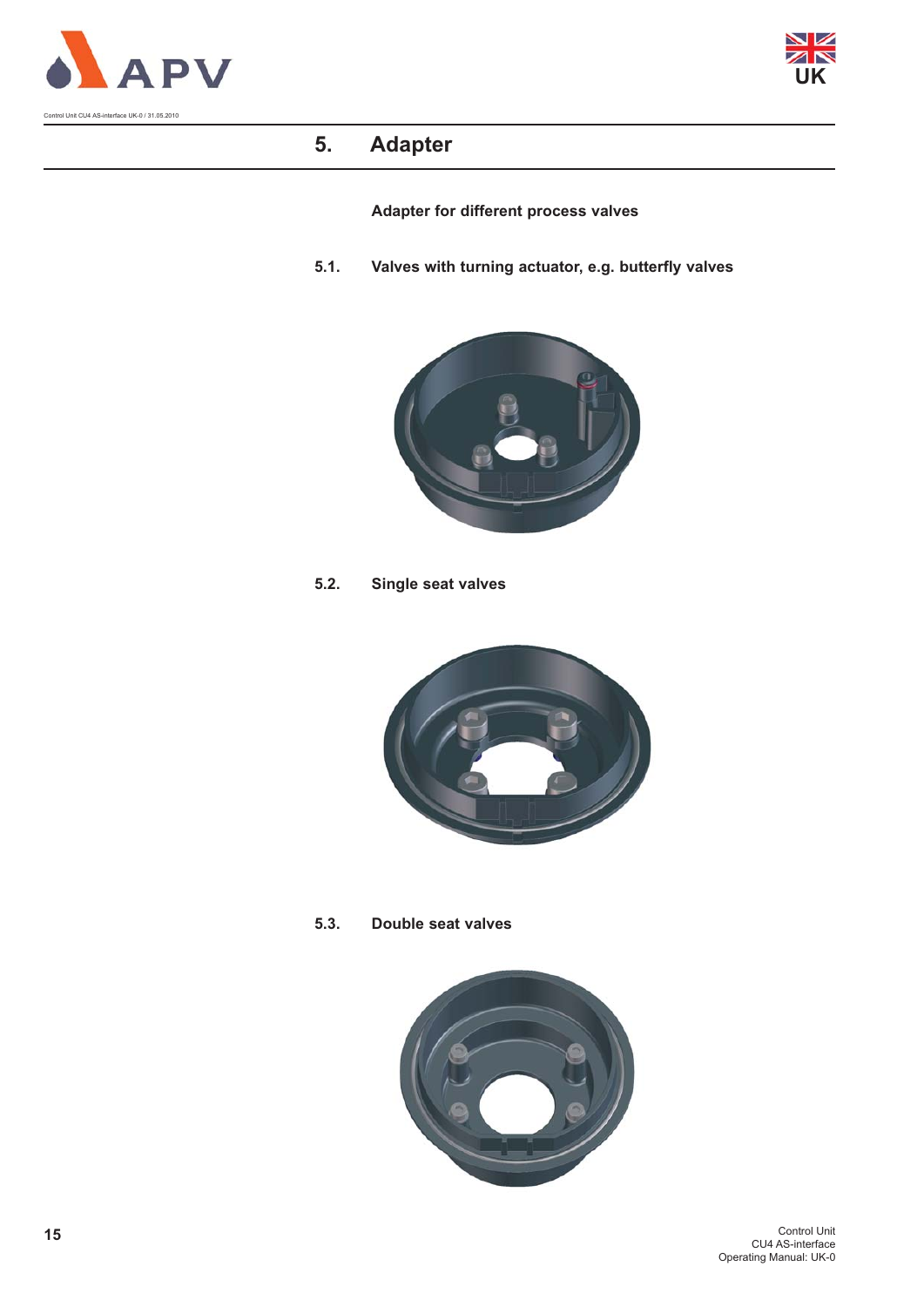



#### **6.1. Function / Block diagram**

The Control Unit DELTA CU4 AS-interface is a slave for the fieldbus system AS-Interface. It complies with the specification V3.0. The profile is S-7.A.\*.E (3 outputs and 2 inputs). By means of a connecting terminal, the inputs can either be connected with internal APV Hall effect sensors or with external inductive proximity switches (compare **6.5.**). The AS-Interface DELTA CU4 is designed for the extended address range. With these devices in the extended address range up to 62 slaves (formerly known as 2.1) can be connected with one AS-Interface cable (**Attention:** Consider cumulative power input and simultaneity factor!) For reasons of compatibility with older versions, a version with the profile S-7.F.F.F (formerly known as 2.0) is alternatively available.

All operating ranges within the electronic module such as the control of the solenoid valves, position feedback and LED indication are separated galvanically and can, thus, be operated with different voltages. Control of the solenoid valves is effected in energy-saving manner via pwm-signals.

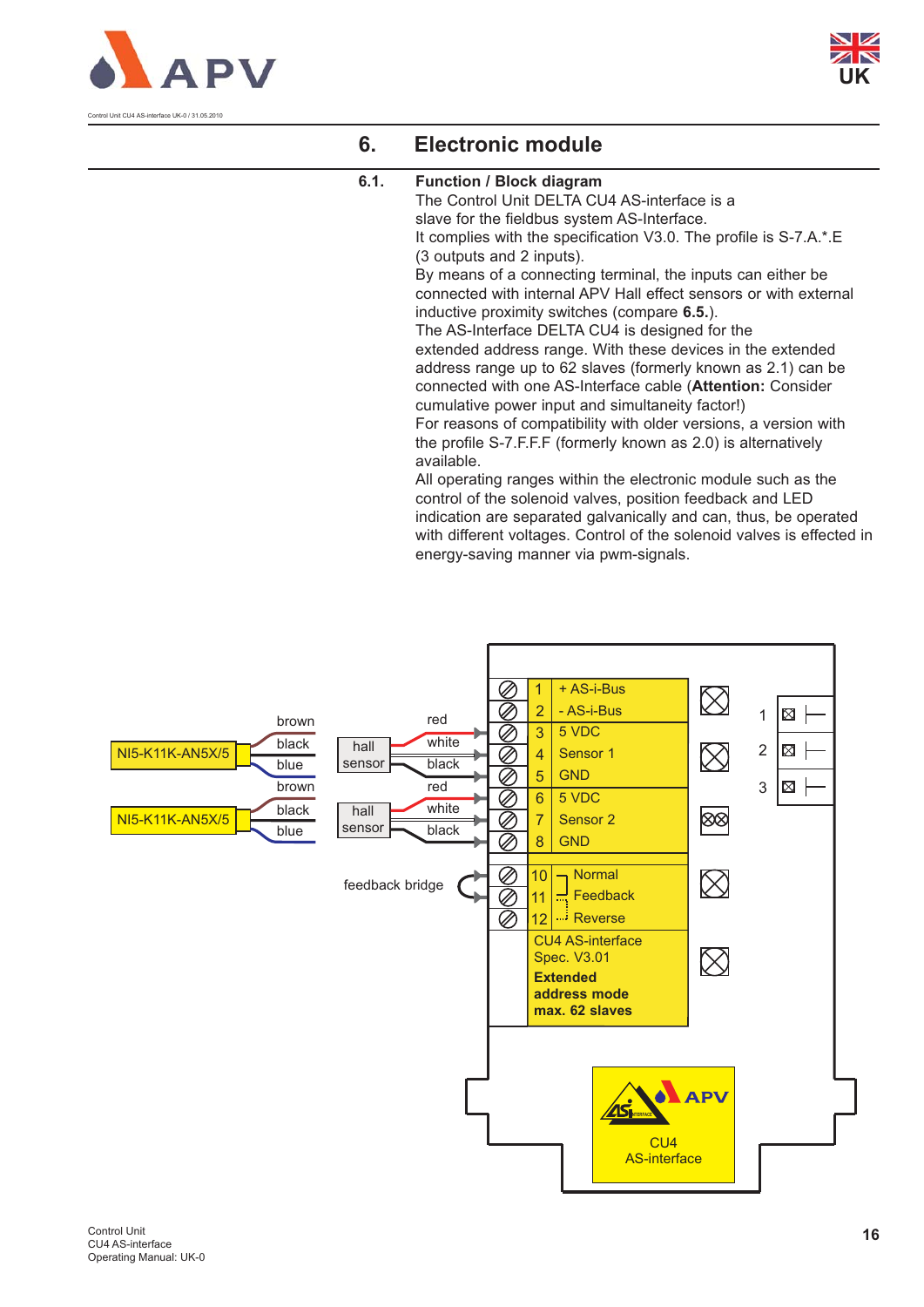



#### **6.1.1. Switchover of feedback signals**

The signals to the control can be switched over via the bridge between the terminals 10, 11 and 12.

If a bridge is located between the terminals 10 and 11 (normal), the signal is transferred from sensor 1 *(closed valve position)* to input DI0 of the control. The signal of sensor 2 *(open valve position)* is sent to input DI1.

In case of a bridgte between terminals 11 and 12 (reverse), the signal of sensor 1 *(closed valve position)* is sent to input DI1 of the control. At input DO0, the signal of sensor 2 *(open valve position)* switched.

If there is no bridge between the terminals 10, 11 and 12, this will lead to an error message. The two LEDs *'valve open'* and *'valve closed'* will flash in this case.

| <b>Terminal</b> | <b>Designation</b>  | <b>Functional description</b>           |  |
|-----------------|---------------------|-----------------------------------------|--|
| 1               | $AS-i +$            | AS-i network connection                 |  |
| 2               | AS-i -              | AS-i network connection                 |  |
| 3               | 5 VDC               | voltage supply for valve sensor         |  |
| $\overline{4}$  | Sensor <sub>1</sub> | sensor signal 1 (closed valve position) |  |
| 5               | <b>GND</b>          | ground for sensor supply                |  |
| 6               | 5 VDC               | voltage supply for valve sensor         |  |
| $\overline{7}$  | Sensor 2            | sensor signal 2 (open valve position)   |  |
| 8               | <b>GND</b>          | ground for sensor supply                |  |
|                 |                     |                                         |  |
| 10 <sup>°</sup> | Normal              | normal allocation of feedback signals   |  |
| 11              | Feedback            | tie point for cable bridge              |  |
| 12              | Reverse             | reverse allocation of feedback signals  |  |

#### **6.2. Functional description of connections**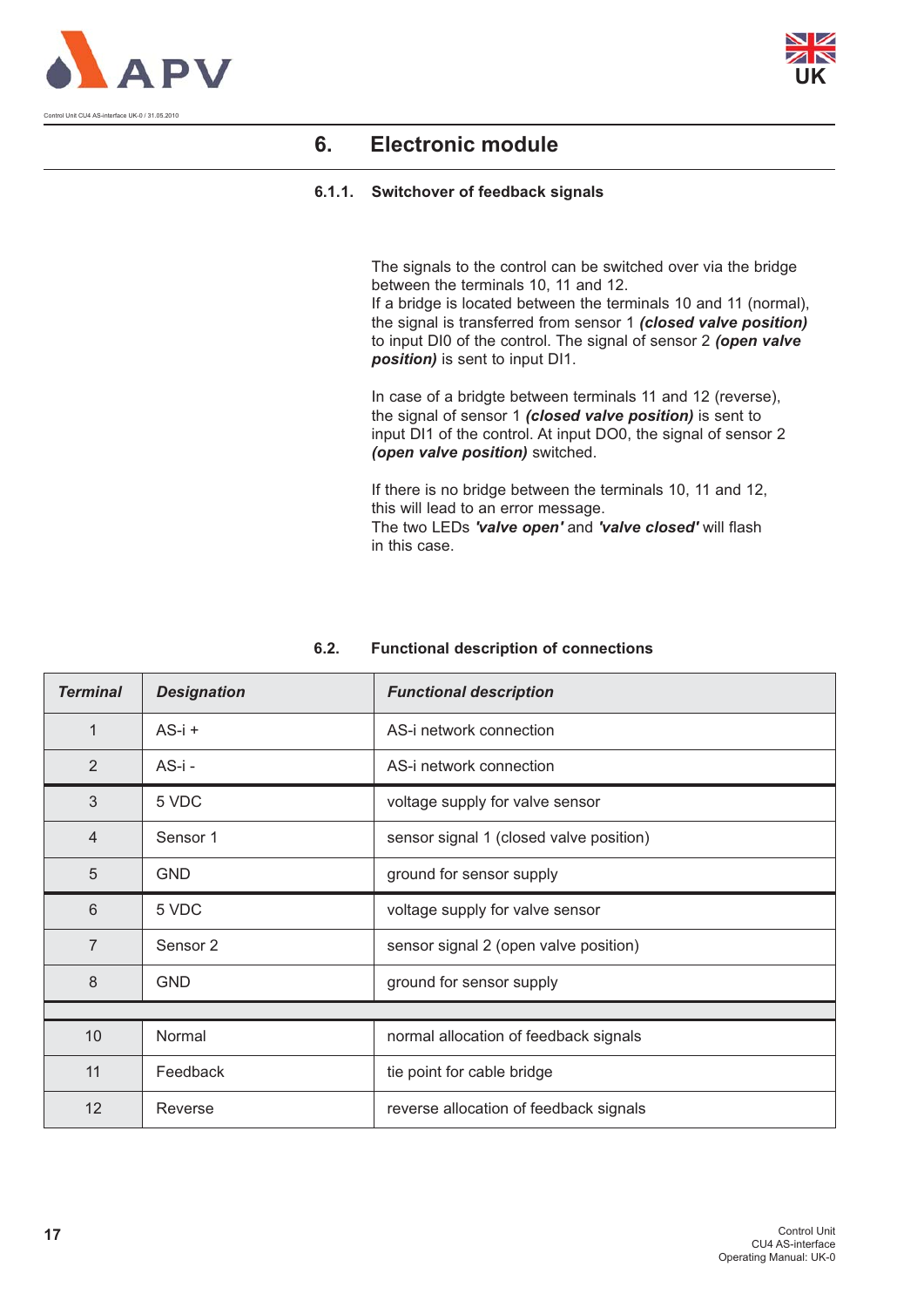



#### **6.3. Use of data bits**

**Communication data The use of the data bits shall be drawn from the following table:** 

| Data bit        | Info           | Connection                                          | Level                                               |
|-----------------|----------------|-----------------------------------------------------|-----------------------------------------------------|
| DO <sub>0</sub> | $\mathbf 0$    | main valve                                          | Low (no electr. current)                            |
| (Output)        | 1              |                                                     | High (current)                                      |
| DO <sub>1</sub> | $\overline{0}$ | lower seat lifting (option)                         | Low (no current)                                    |
| (Output)        | $\mathbf{1}$   |                                                     | High (no electr. current)                           |
| DO <sub>2</sub> | $\overline{0}$ | upper seat lifting (option                          | Low (no current)                                    |
| (Output)        | 1              |                                                     | High (no electr. current)                           |
| DO <sub>3</sub> |                | free                                                |                                                     |
| (Output)        |                |                                                     |                                                     |
|                 |                |                                                     |                                                     |
|                 |                | Feedback bridge                                     |                                                     |
| Data bit        |                | (10 11 12)<br>normal                                | (10 11 12)<br>reverse                               |
| DI <sub>0</sub> |                | valve position, Sensor 1<br>(closed valve position) | valve position, Sensor 2<br>(open valve position)   |
| (Input)         |                |                                                     |                                                     |
| D <sub>1</sub>  |                | valve position, Sensor 2<br>(open valve position)   | valve position, Sensor 1<br>(closed valve position) |
| (Input)         |                |                                                     |                                                     |
| DI2             |                | Permanent "1"                                       | Permanent "1"                                       |
| (Input)         |                |                                                     |                                                     |
| DI <sub>3</sub> |                | Permanent "1"                                       | Permanent "1"                                       |
| (Input)         |                |                                                     |                                                     |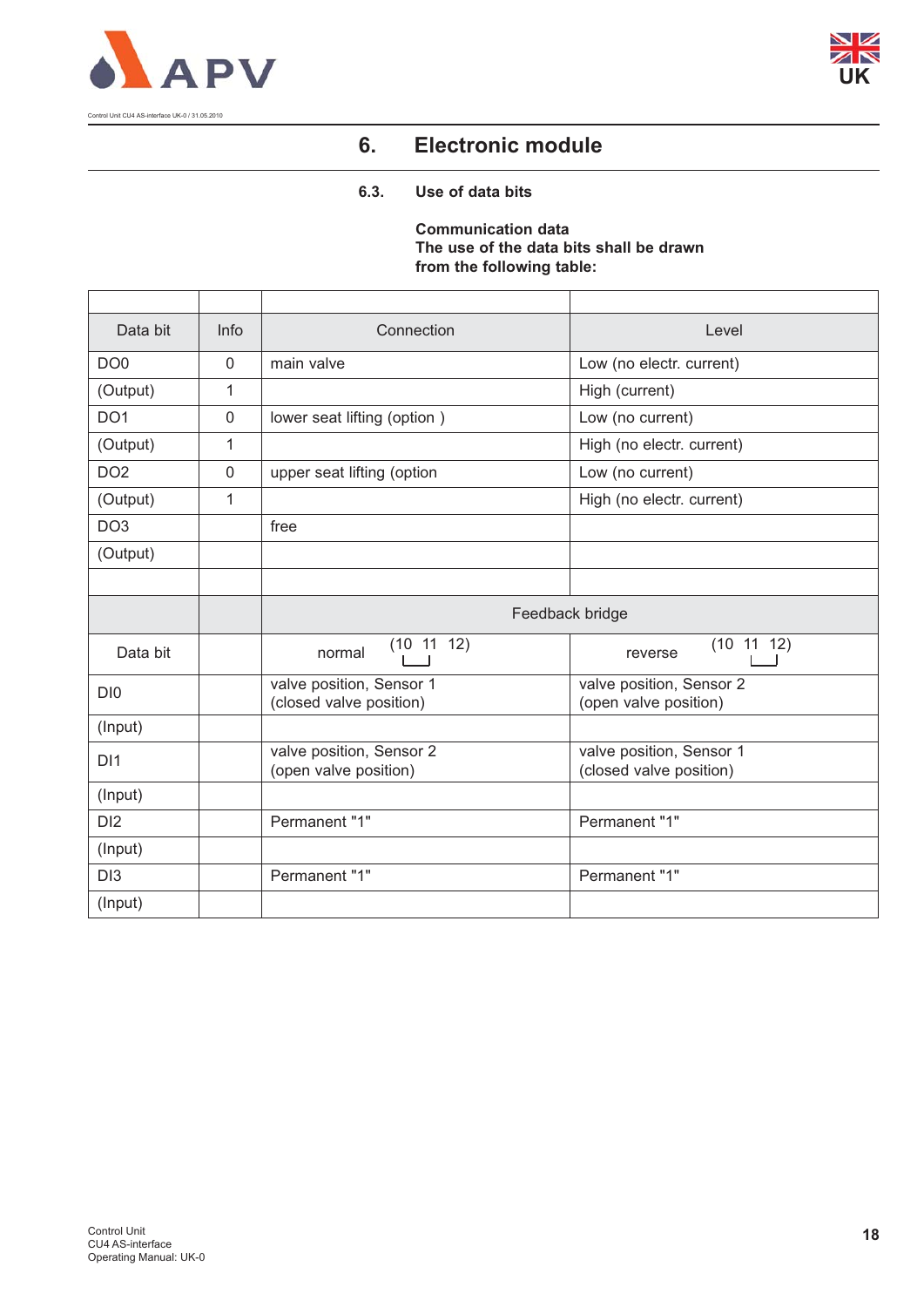



Control Unit CU4 AS-interface UK-0 / 31.05.2010

### **6. Electronic module**

#### **6.4. Technical Data**

| <b>AS-Interface profile:</b>       | S-7.A.*.E                    |
|------------------------------------|------------------------------|
|                                    | (S-7.F.F.F as option)        |
| <b>Extended</b>                    |                              |
| address range:                     | is supported                 |
| <b>Serial</b>                      |                              |
| communication mode:                | no                           |
| Inverse-polarity protection:       | exists                       |
| <b>Indication "Power":</b>         | LED3 (green)                 |
| <b>Indication "Fault":</b>         | LED3 (red)                   |
| <b>AS-Interface</b>                |                              |
| <b>Voltage range:</b>              | 26,531,6 V                   |
| Max. power input:                  | $= 150 \text{ mA}$           |
| Input delay time:                  | $< 1$ s                      |
| <b>AS-Interface specification:</b> | V3.0                         |
|                                    |                              |
| Supply of                          |                              |
| solenoid valves:                   | pwm-signals from             |
|                                    | electronic module            |
| <b>Short-circuit protection:</b>   | yes                          |
| <b>Excess voltage protection:</b>  | 100mA                        |
| Induction protection:              | ves                          |
| <b>Status indication of</b>        |                              |
| outputs:                           | $LED$ on board               |
| <b>Response time of</b>            |                              |
| watchdog:                          | --- (watchdog not activated) |

**Short-circuit or excess voltage of actuator supply or cable break at valves is signalled to the master via the peripheral failure bit (profile Profil S-7.A.\*.Eonly). Simultaneously LED3 flashes according to AS-Interface specification alternately red/green.**

| <b>Supply of sensors:</b>    | $5 \, \text{VDC}$ (+/-5%)                                                                                     |
|------------------------------|---------------------------------------------------------------------------------------------------------------|
| Note:                        | The sensor inputs and the<br>peripheral supply must not<br>be connected with installation-<br>GND.            |
| <b>Connecting terminals:</b> | conductor cross section<br>$0.5 - 1.5$ mm <sup>2</sup><br>(with conductor sleeve)<br>complying with AWG 20-16 |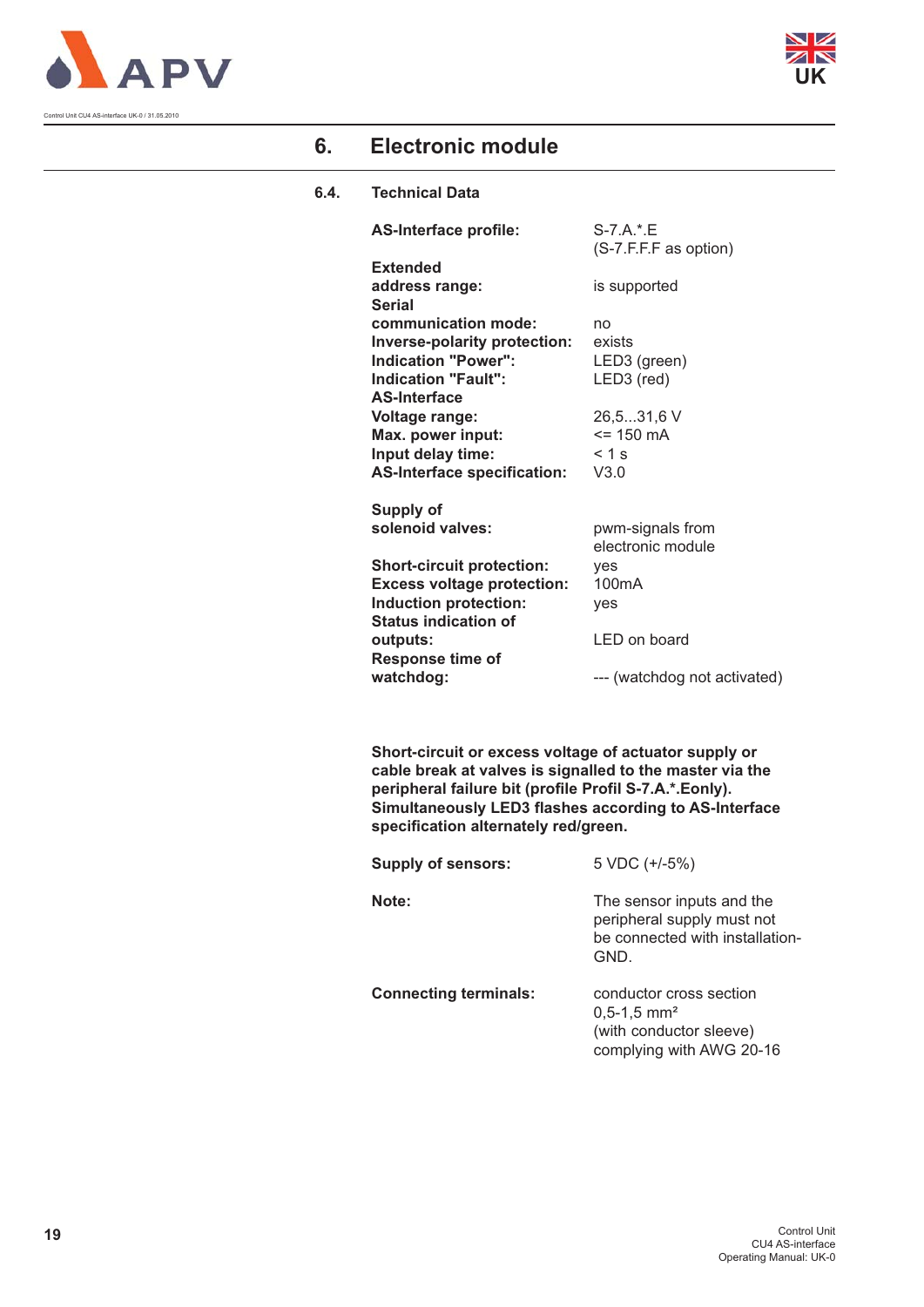



#### **6.5. Connections**

**Sensors to detect the valve positions:**

| Internal sensors: | Hall effect sensors,            |
|-------------------|---------------------------------|
|                   | <b>APV type H 320385</b>        |
|                   | <b>UB 4,75-5,25 VDC</b>         |
|                   | operating distance according to |
|                   | <b>APV</b> specification        |
|                   |                                 |

**External sensors: Inductive proximity switches, APV type H 208844 UB 4,75-5,25 VDC operating distance according to APV specification**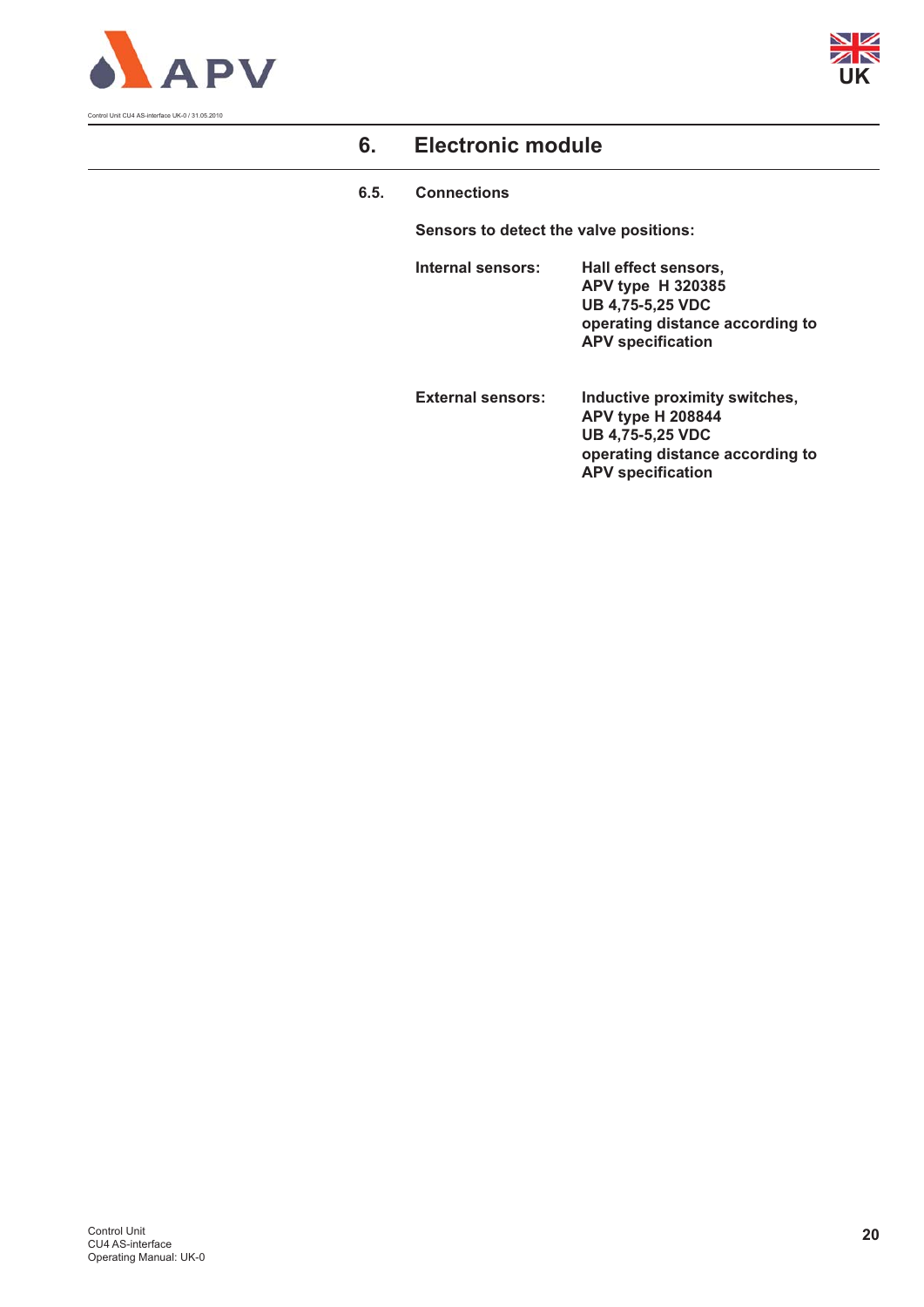



### **6.6. LED indicators**

| <b>External luminous displays</b>                           |                |                                    |  |                                                                                                                   |
|-------------------------------------------------------------|----------------|------------------------------------|--|-------------------------------------------------------------------------------------------------------------------|
| Valve Open                                                  |                | colour: green,<br>permanent light  |  | valve in open position                                                                                            |
| Valve Closed                                                |                | colour: orange,<br>permanent light |  | valve in closed position                                                                                          |
| Valve Open                                                  |                | colour: green, flashing            |  | Bridge missing at terminals                                                                                       |
| Valve Closed                                                |                | colour: orange, flashing           |  | 10, 11, 12                                                                                                        |
| Power Diagnose                                              |                | colour: green,<br>permanent light  |  | operating voltage at module - faultless                                                                           |
|                                                             |                | colour: red /green                 |  | AS-i status + peripheral failure, e.g. short-<br>circuit, excess voltage, cable break (profile<br>S-7.A.*.E only) |
| <b>Soleniod Main</b>                                        |                | colour: blue,<br>permanent light   |  | 1st solenoid valve (1) controlled                                                                                 |
| <b>Soleniod Main</b><br>$\circ$ upper seat<br>oo lower seat |                | colour: blue, 1 blink              |  | 2nd solenoid valve (2) controlled                                                                                 |
|                                                             |                | colour: blue, 2 blink              |  | 3rd solenoid valve (3) controlled                                                                                 |
|                                                             |                | colour: blue, 1 blink              |  | solenoid valve<br>2nd and 3rd $(2) + (3)$ controlled                                                              |
| <b>Internal luminous displays</b>                           |                |                                    |  |                                                                                                                   |
| Luminous<br>diode                                           | 1              |                                    |  | 1st solenoid valve (1) controlled                                                                                 |
| Luminous<br>diode                                           | $\overline{2}$ |                                    |  | 2nd solenoid valve (2) controlled                                                                                 |
| Luminous<br>diode                                           | 3              |                                    |  | 3rd solenoid valve (3) controlled                                                                                 |



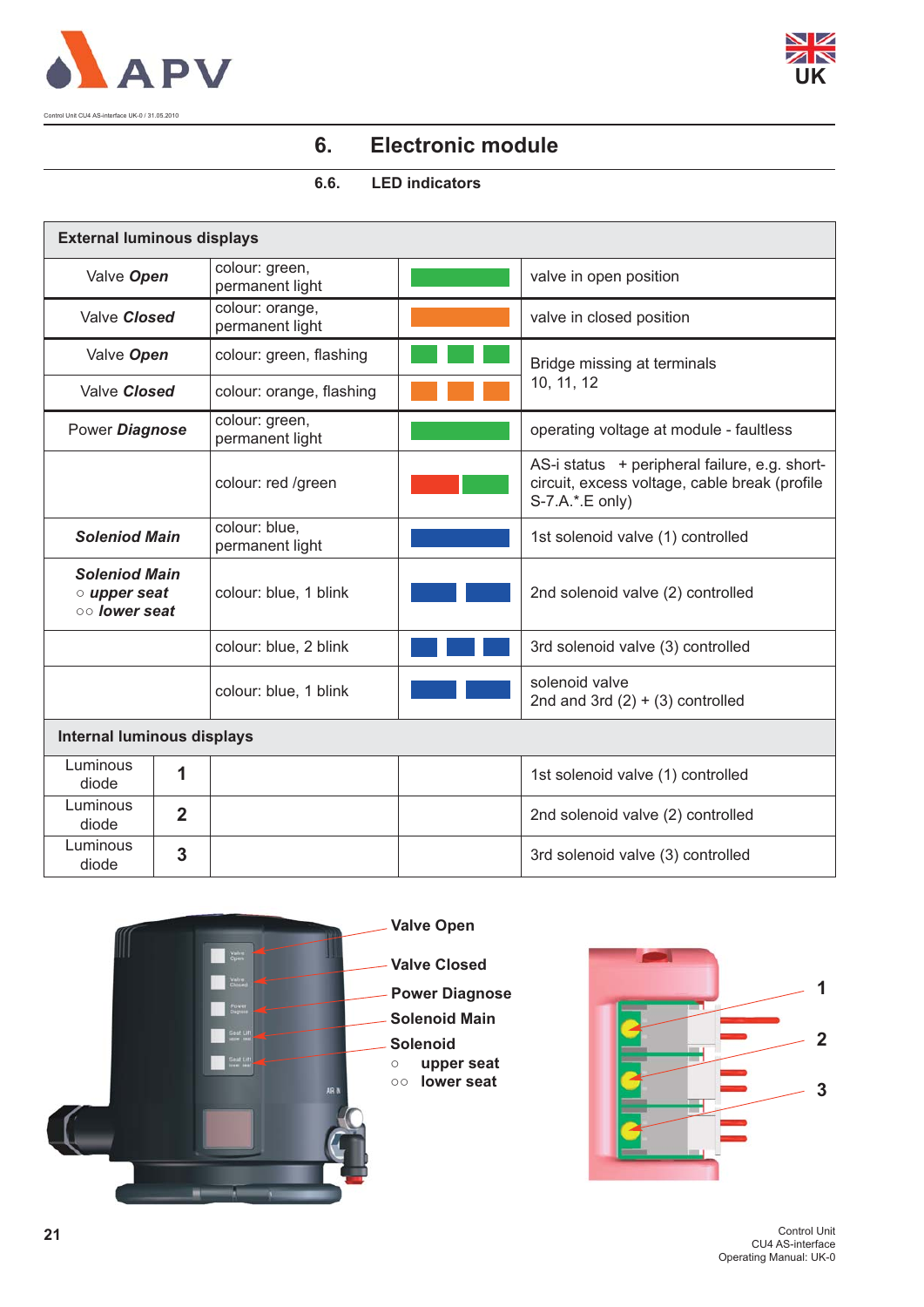





### **7. Feedback unit**

#### **7.1. General terms**

For the internal registration of the valve position indication, the feedback unit with 2 Hall effect sensors is applied. It is used when single seat and butterfly valves are installed. The control of these sensors is effected by magnets assembled on the valve shaft rod. The Hall effect sensors are installed on a movable threaded rod. By means of this assembly, the sensors can be adjusted via a large range, in accordance with the valve stroke.

#### **7.2. Sensors**

Hall effect sensors, APV type H 320385 UB 4,75-5,25 VDC operating distance according to APV specification

#### **7.3. Adjustment of valve position feedback**

By turning of the adjustment screws on which the Hall effect sensors are installed, the sensors can be moved into the respectively required position to detect the valve position. The o-rings on the adjusting srews prevent unintended ccidental displacement of these positions. After the installation of the control unit, check the correct adjustment of the position of the Hall sensor.

#### **7.4. Use of external sensors**

Instead of the internal Hall effect sensors, also 2 external proximity switches can be connected to the CU4 DC, e.g. for the valve position indication at double seat valves.

Proximity switch APV Type H208844 UB 4,75-5,25 VDC Operating distance according to APV specification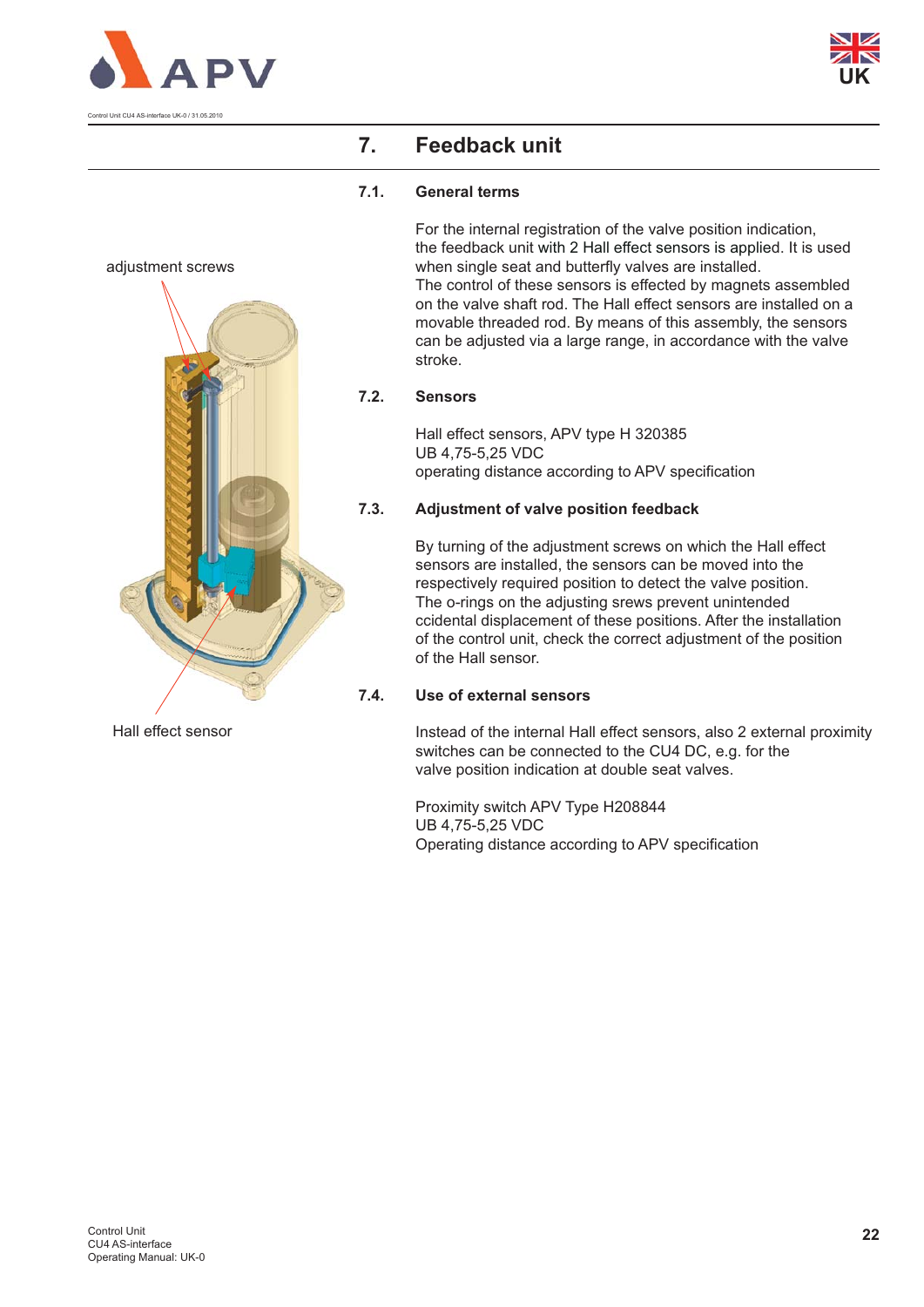



#### **8.1. Turning actuator, e.g. for butterfly valves**





#### *Caution!*

The permanent magnet is made of fragile material and must be protected against mechanical load . – Risk of fracture! The magnetic fields can damage or delete data carrier or influence electronic and mechanic components.

#### **Assembly of the Control Unit on the valve**

- **1.** Assembly of the adapter on the turning actuator. Fasten with 3 screws. See to the right positioning of the o-rings on the lower side of the adapter and in the groove of the air transfer stud.
- **2.** Install operating cam with shaft rod prolongation. Secure with Loctite semi-solid and fasten it.
- **3.** Place the control unit via the operating cam onto the adapter. Observe alignment.
- **4.** Attach the clamp rings and fasten them with the screws.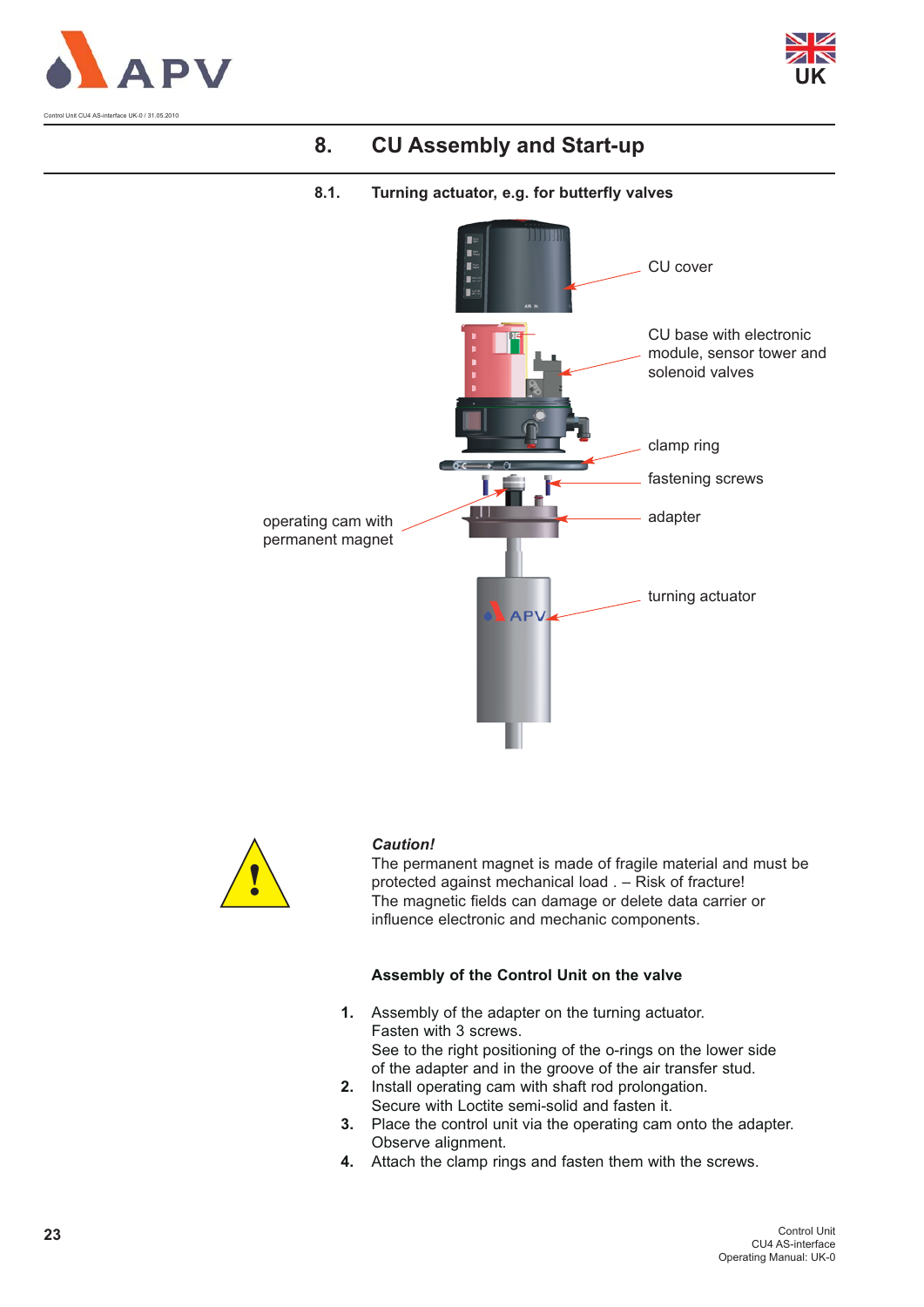



#### **8.1.1. Pneumatic connection**



*Supply air:*

*CAUTION*  Shut off the compressed air supply before connecting the air hose!

See that the air hose is professionally cut to length. Use a hose cutter for this purpose.

#### *Pneumatic air for valve actuator:*

For the assembly of the control unit on the turning actuator with integrated air transfer, air hosing between the control unit and the actuator is not necessary.

#### *Exhaust air:*

As a standard, the exhaust air connection is equipped with a silencer. If required, the silencer can be removed and the exhaust air can be hosed separately when it must be led off to the exterior, for example.

#### **8.1.2. Electric connection**



#### *CAUTION*

Electric connections shall only be carried out by qualified personnel.

See to a professional execution and installation of the AS-interface network. Observe the Safety Instructions specified in chapter 2.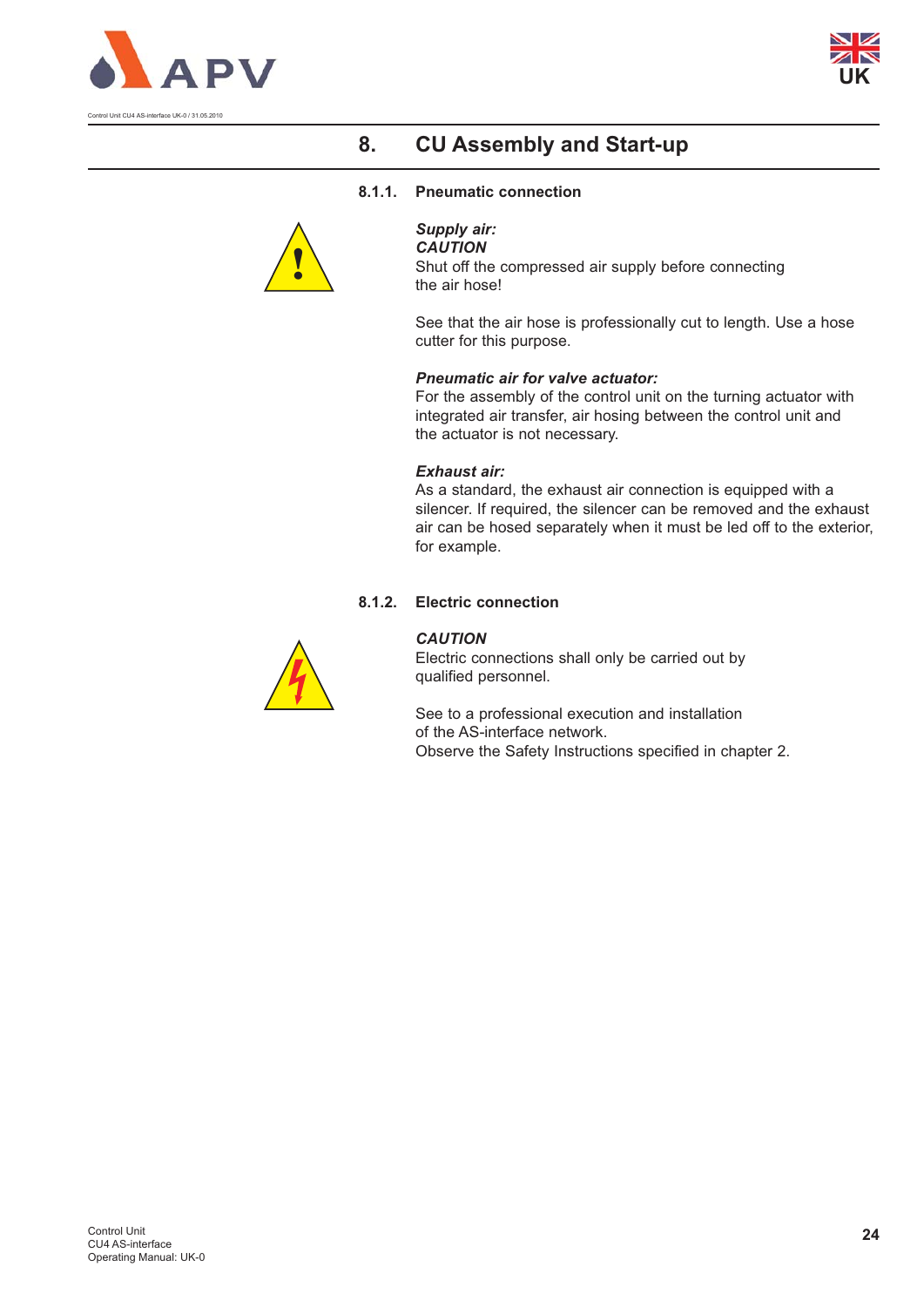





#### **8.1.3. Start-up**

After proper assembly and installation of the control unit, start-up can be undertaken as described below:

- **1.** Switch on the air supply.
- **2.** Switch on the voltage supply.
- **3.** Check the solenoid valves by turning the handle on the upper side of the valve by 90°.
- **4.** Check the valve position indicator and adjust feedbacks for *open* and *closed* valve position as described below.

*For valves in normally closed (air-to-raise, spring-to-lower) /normally open (air-to-lower, spring-to-raise) design with turning actuator, the following allocation applies:*

#### *Closed valve position feedback – sensor 1 controlled*

For the adjustment, Hall sensor 1 with non-controlled *(controlled)* solenoid valve 1 is moved into the required position by turning the adjustment screw 1. The **LED** *Valve Closed* lights up.

#### **Open valve position feedback – sensor 2 controlled**

For the adjustment of Hall sensor 2, at first, the *(non-controlled)* solenoid valve 1 is controlled. This can optionally be made manually or electrically. The open valve position and the corresponding feedback can be adjusted. This is undertaken by turning the adjustment screw 2 until the required position is reached and the **LED** *Valve Ope***n** lights up.

**Observe the switching hysteresis of the Hall effect sensors! Therefore, adjust the switch-point of the sensors with overlap in order to permit small variations and, thus, to prevent failures!**

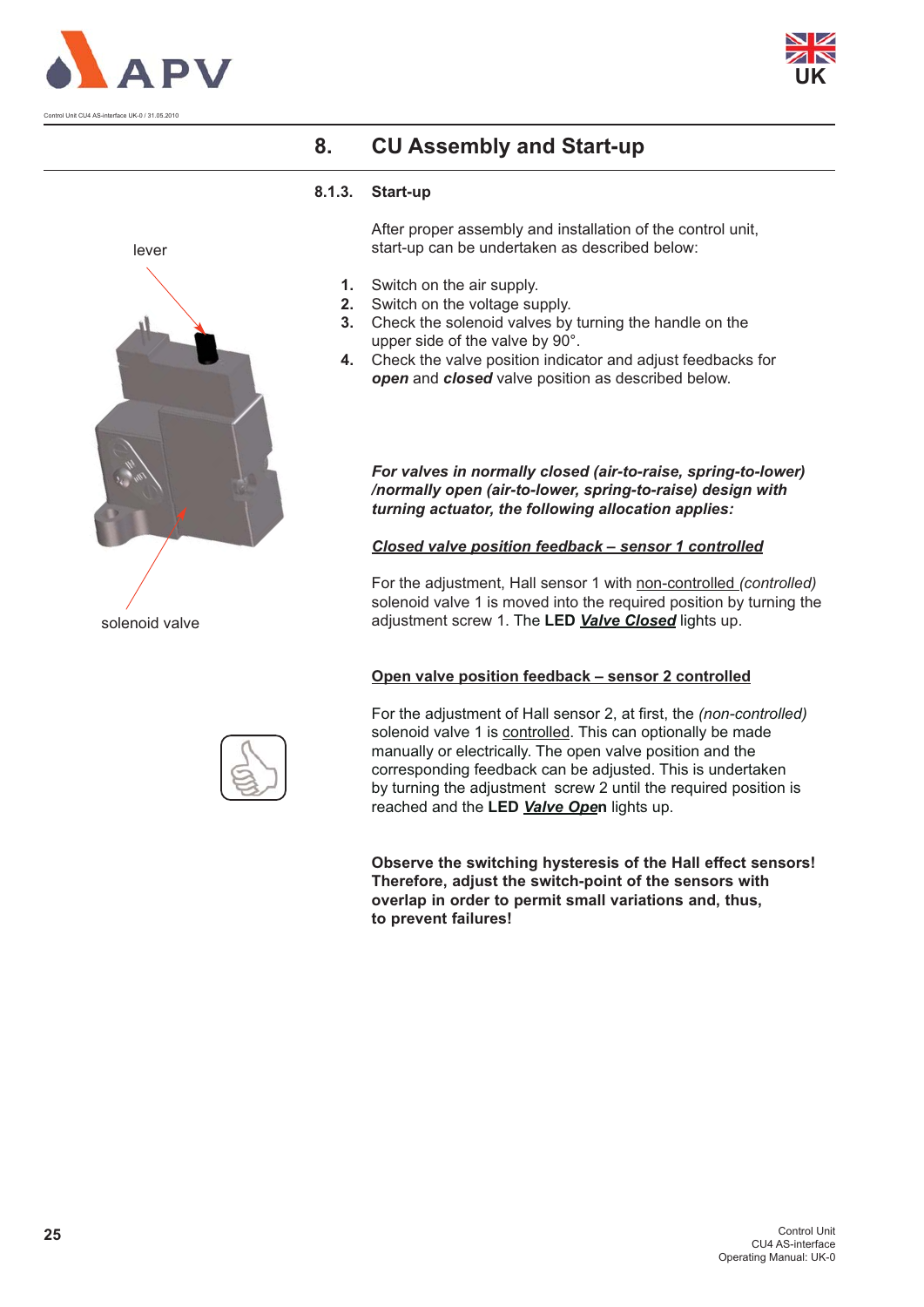



#### **8.2. Single seat valves**





#### *CAUTION*

The permanent magnet is made of fragile material and must be protected against mechanical load . – Risk of fracture! The magnetic fields can damage or delete data carrier or influence electronic and mechanic components.

#### **Assembly of the Control Unit on the valve**

- **1.** Assembly of the adapter on the single seat valve. Fasten with 4 screws.
- **2.** Secure operating cam with Loctite semi-solid and fasten it.
- **3.** Place the control unit via the operating cam onto the adapter. Observe alignment.
- **4.** Attach the clamp rings and fasten them with the screws.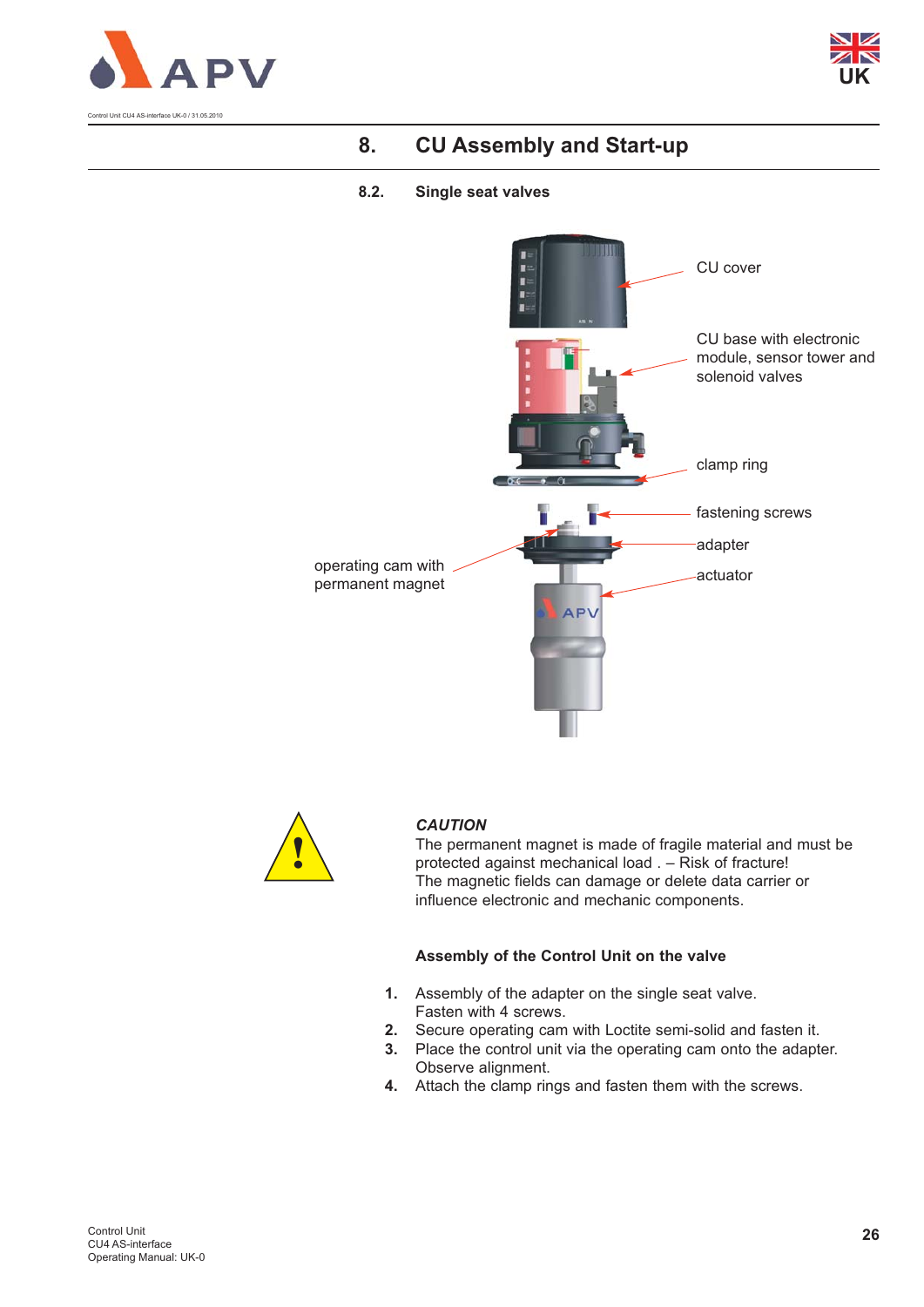



#### **8.2.1. Pneumatic connection**



### *Supply air:*

*CAUTION* 

Shut off the compressed air supply before connecting the air hose!

See that the air hose is professionally cut to length. Use a hose cutter for this purpose.

*Pneumatic air for valve actuator:* Connect the pneumatic air connection **Y1** with the valve actuator.

- For the CU41N *(with logic NOT element)*, the pneumatic air connection **N** must be connected with the spring side of the actuator. See to the spring side of the actuator during the assembly of the pressure-reducing valve.

#### *Exhaust air:*

As a standard, the exhaust air connection is equipped with a silencer. If required, the silencer can be removed and the exhaust air can be hosed separately when it must be led off to the exterior, for example.

#### **8.2.2. Electric connection**



#### *CAUTION*

Electric connections shall only be carried out by qualified personnel.

See to a professional execution and installation of the AS-interface network. Observe the Safety Instructions specified in chapter 2.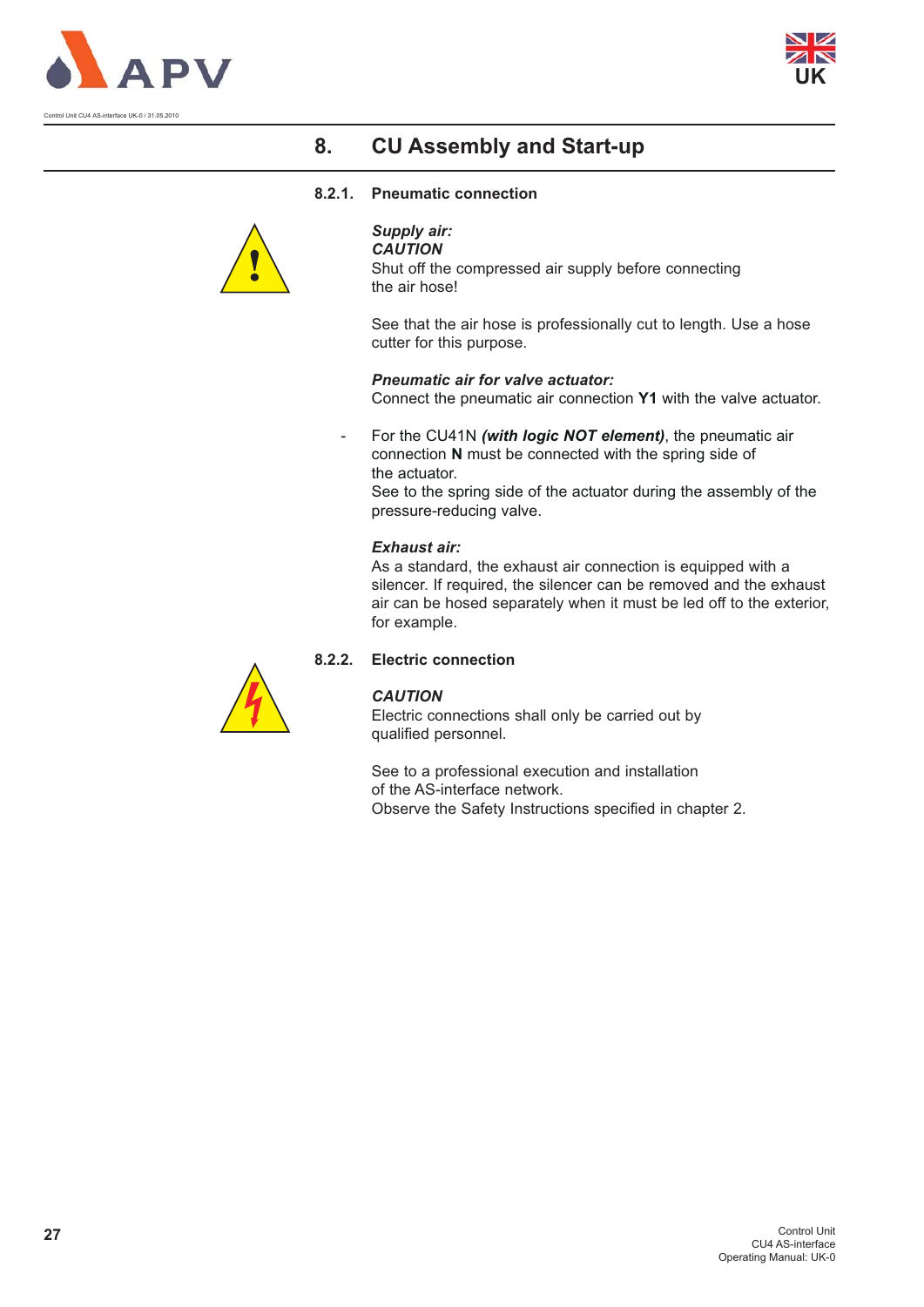





#### **8.2.3. Start-up**

After proper assembly and installation of the control unit, start-up can be undertaken as described below:

- **1.** Switch on the air supply.
- **2.** Switch on the voltage supply.
- **3.** Check the solenoid valves by turning the handle on the upper side of the valve by 90°.
- **4.** Check the valve position indicator and adjust feedbacks for *open* and *closed* valve position as described below.

*For single seat valves in normally closed (normally open) the following allocation applies:*

#### *Closed valve position feedback – sensor 1 controlled*

For the adjustment, Hall sensor 1 with non-controlled *(controlled)* solenoid valve 1 is moved into the required position by turning the adjustment screw 1. The **LED** *Valve Closed* lights up.

#### *Open valve position feedback – sensor 2 controlled*

For the adjustment of Hall sensor 2, at first, the *(non-controlled)* solenoid valve 1 is controlled. This can optionally be made manually or electrically. The open valve position and the corresponding feedback can be adjusted. This is undertaken by turning the adjustment screw 2 until the required position is reached and the **LED** *Valve Open* lights up.

**Observe the switching hysteresis of the Hall effect sensors! Therefore, adjust the switch-point of the sensors with overlap in order to permit small variations and, thus, to prevent failures!**

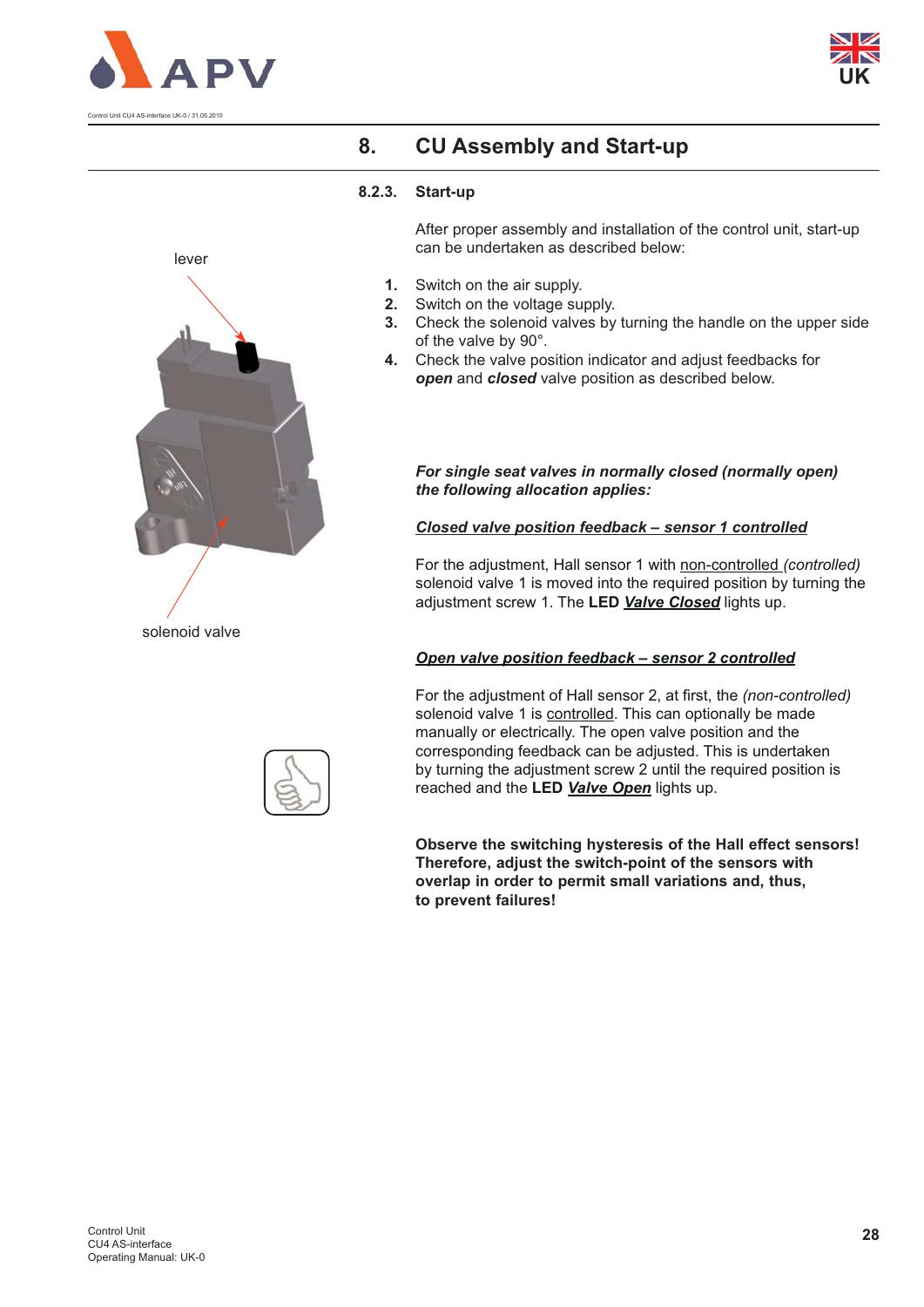



#### **8.3. Double seat valves**



#### **Assembly of the Control Unit on the valve**

- **1.** Assembly of the adapter on the double seat valve. Fasten with 4 screws.
- **2.** Align air connections of the control unit to the valve actuator.
- **3.** Place the control unit onto the adapter. Observe alignment!
- **4.** Attach the clamp rings and fasten them with the screws.
- **5.** Assemble the external proximity switches at the actuator.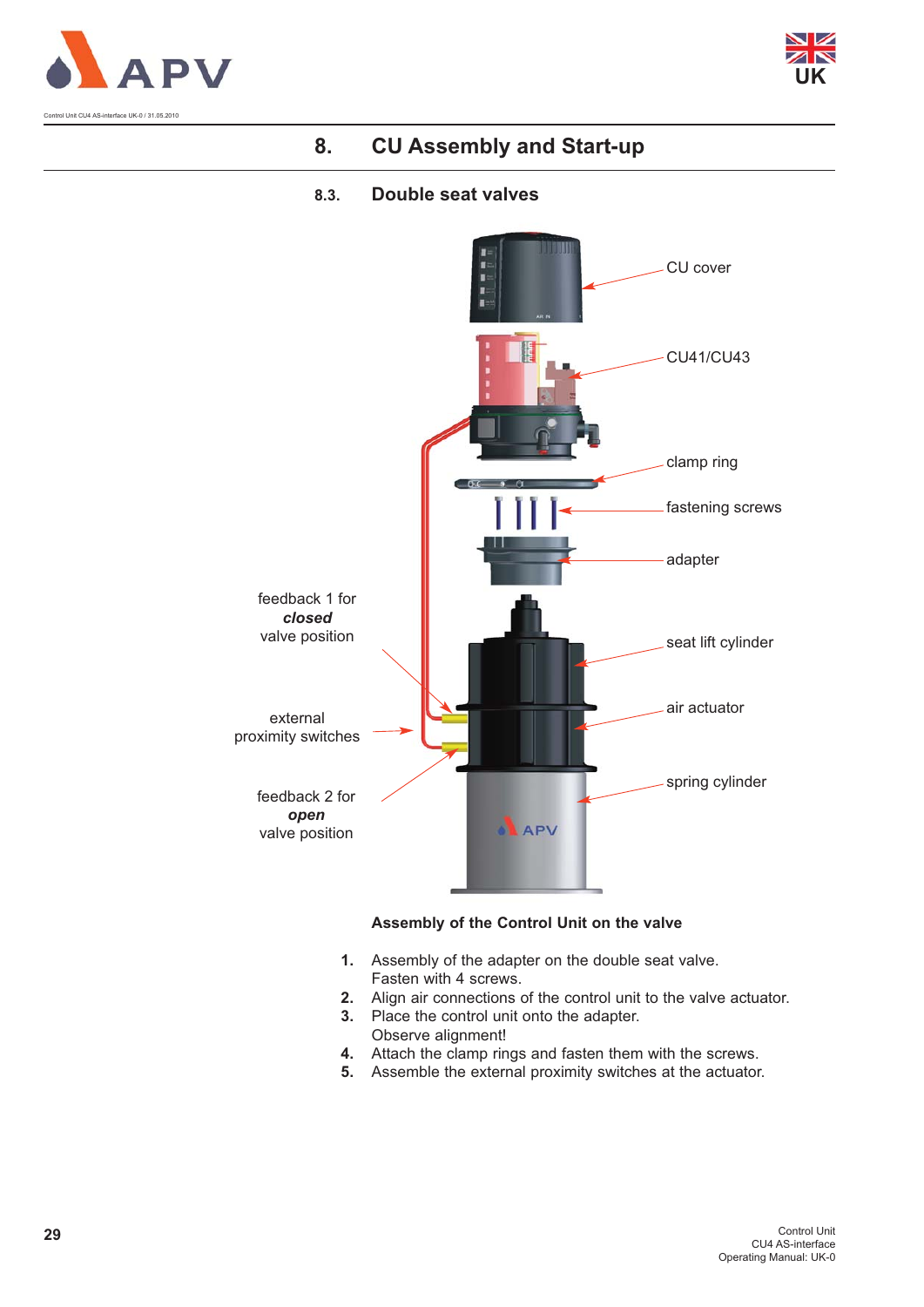



#### **8.3.1. Pneumatic connection**



#### **Supply air:**

*CAUTION*  Shut off the compressed air supply before connecting the air hose!

See that the air hose is professionally cut to length. Use a hose cutter for this purpose.

#### **Pneumatic air to valve actuator:**

Connect pneumatic air connection **Y1** with the valve actuator. Main actuator

Connect pneumatic air connection **Y2** with the valve actuator. (seat lifting - upper valve seat)

Connect pneumatic air connection **Y3** with the valve actuator. (seat lifting – lower valve seat)

#### **Exhaust air:**

As a standard, the exhaust air connections **A1** and **A2** are equipped with a silencer. If required, the silencer can be removed and the exhaust air can be hosed separately when it must be led off to the exterior, for example.

#### **8.3.2. Electric connection**



#### *CAUTION*

Electric connections shall only be carried out by qualified personnel.

See to a professional execution and installation of the AS-interface network. Observe the Safety Instructions specified in chapter 2.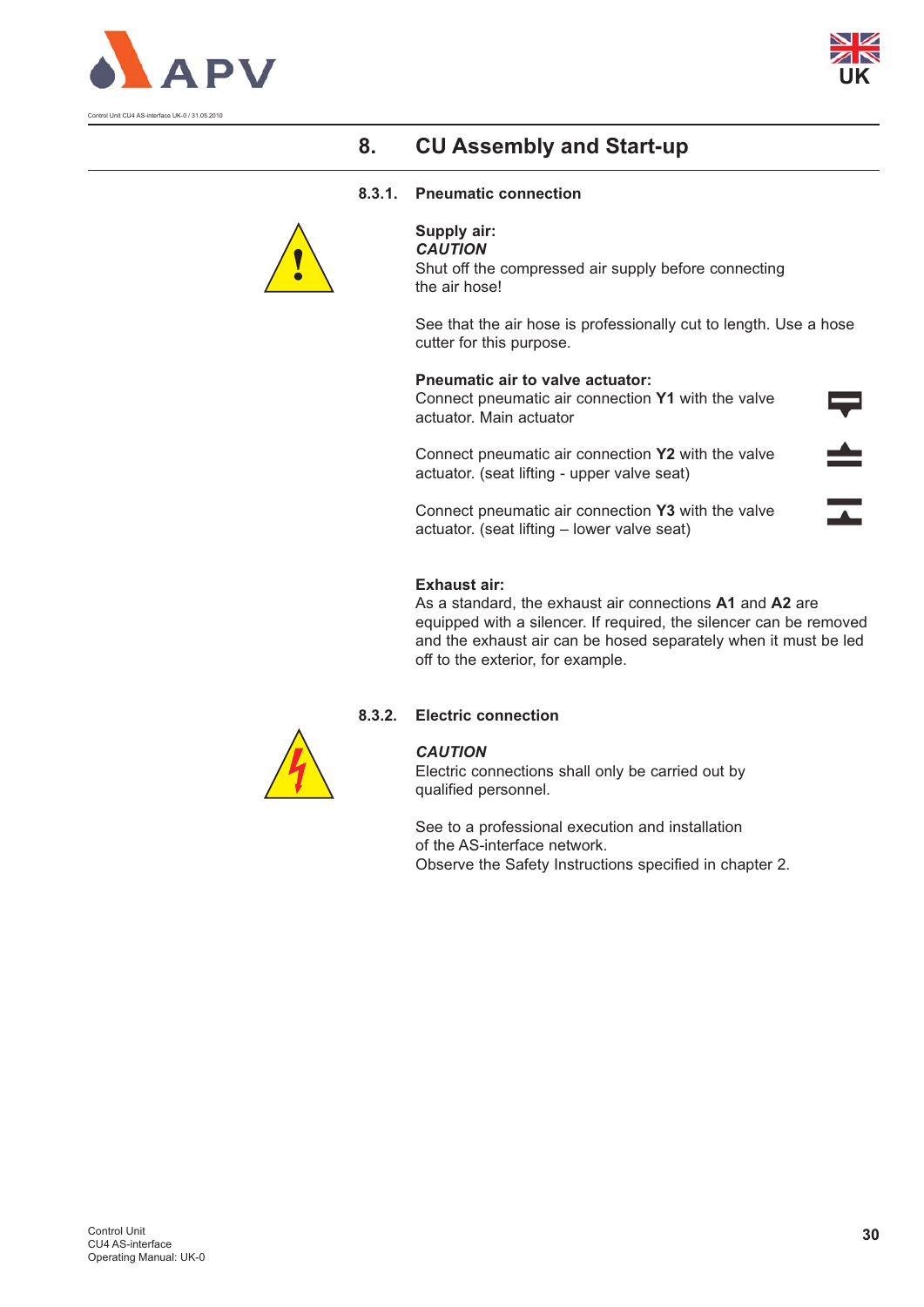





#### **8.3.3. Connection of external proximity switches**

The electric connection of the proximity switches specified by APV is undertaken according to the terminal layout described in **chapter 6.1.**

The mechanic assembly of the proximity switches is carried out at the actuator of the corresponding double seat valves. Observance of the operating manual for double seat valves is essential!

#### **8.3.4. Start-up**

After proper assembly and installation of the control unit, start-up can be undertaken as described below:

- **1.** Switch on the air supply.
- **2.** Switch on the voltage supply.
- **3.** Check the solenoid valves by turning the handle on the upper side of the valve by 90°.
- **4.** Check the valve position indicator. The proximity switches are installed at the double seat valves with a mechanical stop. Adjustment is not required!

*The following allocation applies for double seat valves:*

*Closed valve position feedback – sensor 1 controlled*

*Open valve position feedback – sensor 2 controlled*



**Check the proper fit of the proximity switches to provide for the accurate transfer of the signals for the corresponding valve position.**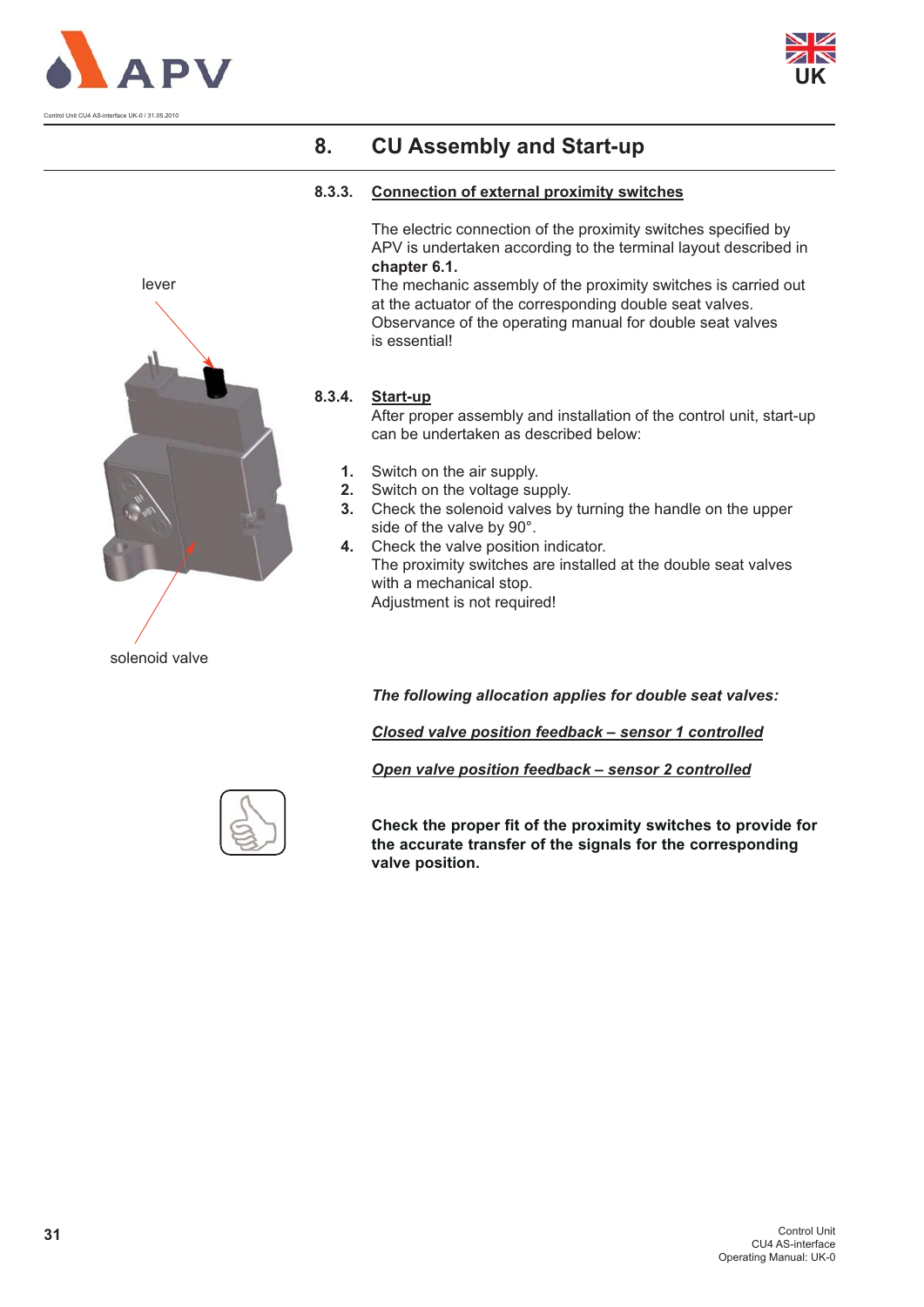



### **9. Accessories and Tools**

#### **Assembly/disassembly - adapter on valve actuator:**

- hexagon socket wrench 6 mm
- screwdriver 4mm

#### **Assembly/disassembly – CU on adapter:**

• hexagon socket wrench 3 mm

#### **Assembly/disassembly – electronic module:**

- torx wrench TX20
- screwdriver 3.5 mm

#### **Assembly/disassembly – feedback unit:**

torx wrench TX15

#### **Assembly/disassembly – electronic modules:**

torx wrench TX20

#### **Assembly/disassembly – air connections:**

jaw wrench M13

#### **Assembly/disassembly – pressure relief valve:**

torx wrench TX10

**Loctite semi-solid**

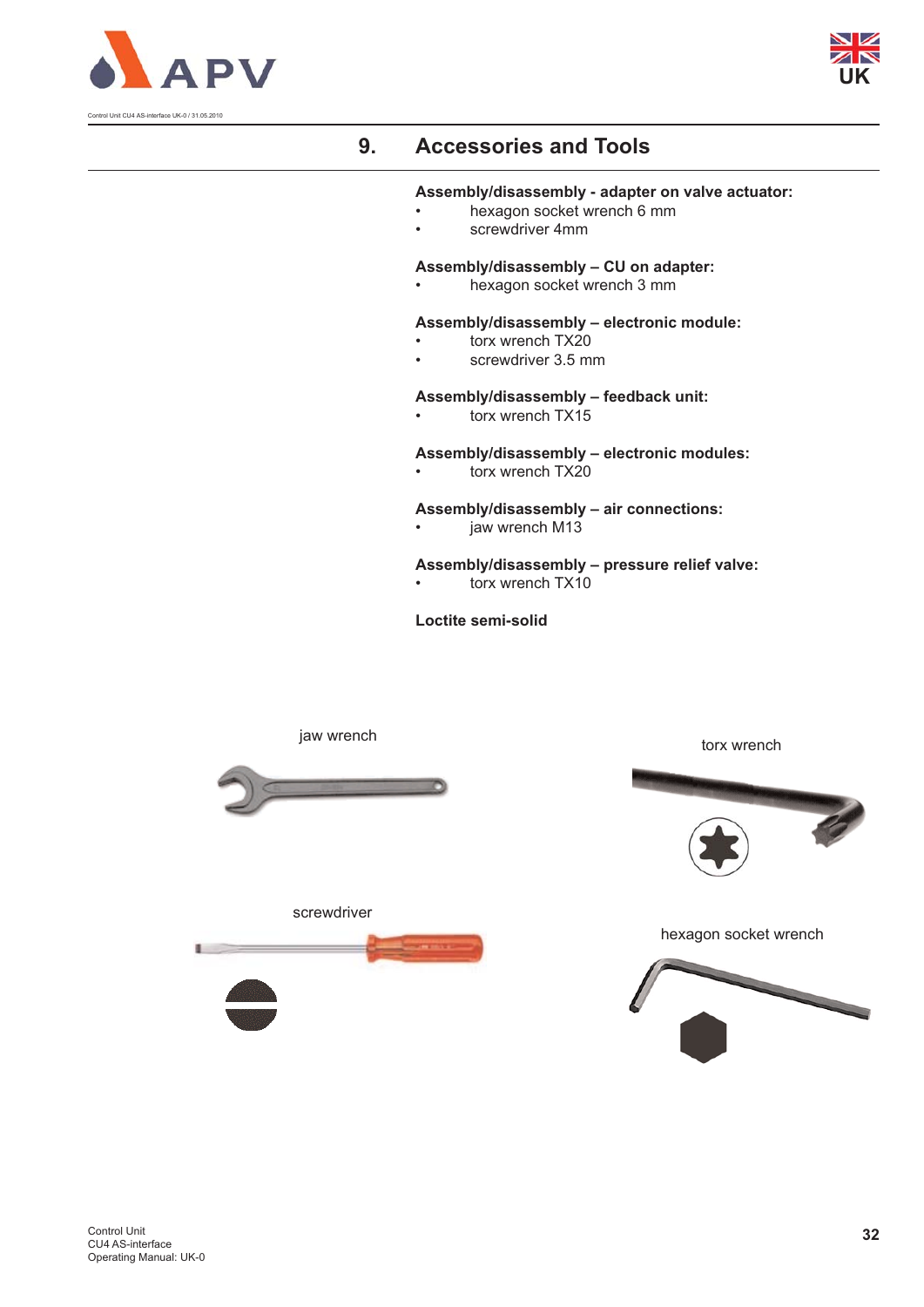



### **10. Disassembly**

#### **10.1.** *Dismantling*

Before disassembly, verify the following items:

- The valve must be in safety position and must not be controlled!
- Shut off air supply!
- Cut off current to control unit, i.e. interrupt the supply voltage!

#### *Solenoid valve (4, 5, 6)*

- + Open the CU cover by turning in anticlockwise direction.
- + Release the plug connection at the electronic module for the corresponding solenoid valve.
- + Release and remove the 2 screws **(20)** TX20.
- + Replace the solenoid valve.
- + Assembly in reverse order. See to a proper fit of the flat seal!

#### *Electronic module (2)*

Before releasing the cable connections make sure that all lines are de-energised!

- + Open the CU cover by turning in anticlockwise direction.
- + Release the plug connection of the solenoid valves.
- + Release the cable from the terminal strip, all terminals 1-15.
- + Release and remove the 3 screws **(20**) TX20.
- + Replace the electronic module.
- + Assembly in reverse order.

#### *Feedback unit*

Before releasing the cable connections make sure that all lines are de-energised!

- + Open the cover.
- + Release the cable for the Hall effect sensors from the terminal strip, terminals 3-8.
- Release the clamp ring and lift the CU4 from the adapter.
- Remove the 4 screws (9) TX15 at the lower side of the CU base **(1**).
- Take out the feedback unit to the bottom.

#### *Hall effect sensors*

The Hall effect sensors can only be replaced at the dismantled feedback unit.

- + Remove the 3 screws **(14)** TX10.
- + Remove the tower lid **(13**).
- + Remove the o-rings **(11)**.
- + Dismantle the sensors by turning of the adjusting screw **(12)**.

To simplify adjustment of feedbacks:

- + Mark the position of the sensor on the adjusting screw!
- + Assembly in reverse order.
- + Check the correct position of the Hall effect sensors and their functions as described in **chapter 8** CU assembly and start-up.



Hall effect sensors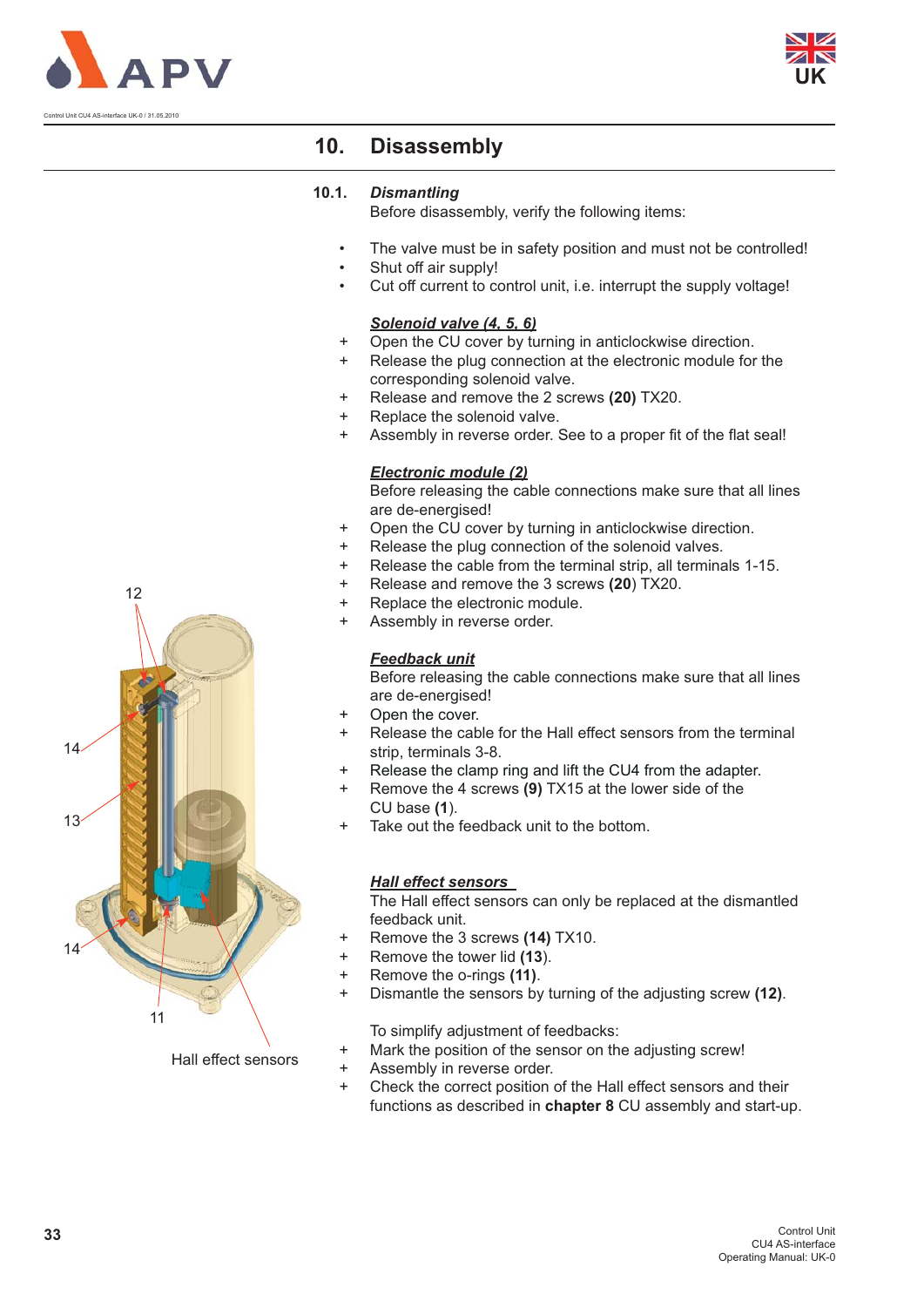



### **11. Trouble Shooting**

| Failure                                           | Remedy                                                                              |
|---------------------------------------------------|-------------------------------------------------------------------------------------|
| Valve position is not indicated.                  | Re-adjust Hall sensors.                                                             |
|                                                   | Check fastening of magnetic operating cam.                                          |
|                                                   | Check cabeling of the Hall sensors to the electronic<br>module.                     |
| Feedback via proximity switches is missing        | Check positioning of proximity switches.                                            |
|                                                   | Check operating voltage.                                                            |
|                                                   | Check cabeling to the electronic module.                                            |
| LED indication is missing                         | Check operating voltage.                                                            |
|                                                   | Check cabeling to the electronic module.                                            |
| LEDs 'valve open' and 'valve closed' are flashing | No bridge between the terminals 10, 11 and 12.<br>Install the corresponding bridge. |
|                                                   |                                                                                     |

## *Control Unit CU41 installed on Butterfly valves*

| Movement of valve flap is missing<br>with actuated solenoid valve. | Check if right control unit is installed.<br>Check label in type window of control unit:<br>CU41-T-AS-interface (1 EMV/solenoid valve) |
|--------------------------------------------------------------------|----------------------------------------------------------------------------------------------------------------------------------------|
|                                                                    | Check valve movement with manual at solenoid valve.                                                                                    |
|                                                                    | Check cabeling between electronic module and solenoid<br>valve.                                                                        |
|                                                                    | Check compressed air (min. 6 bar).                                                                                                     |
|                                                                    | Bore for transfer of control air to turning actuator must be<br>open.                                                                  |
| Air leakage at lower side of adapter.                              | Check o-rings of adapter.                                                                                                              |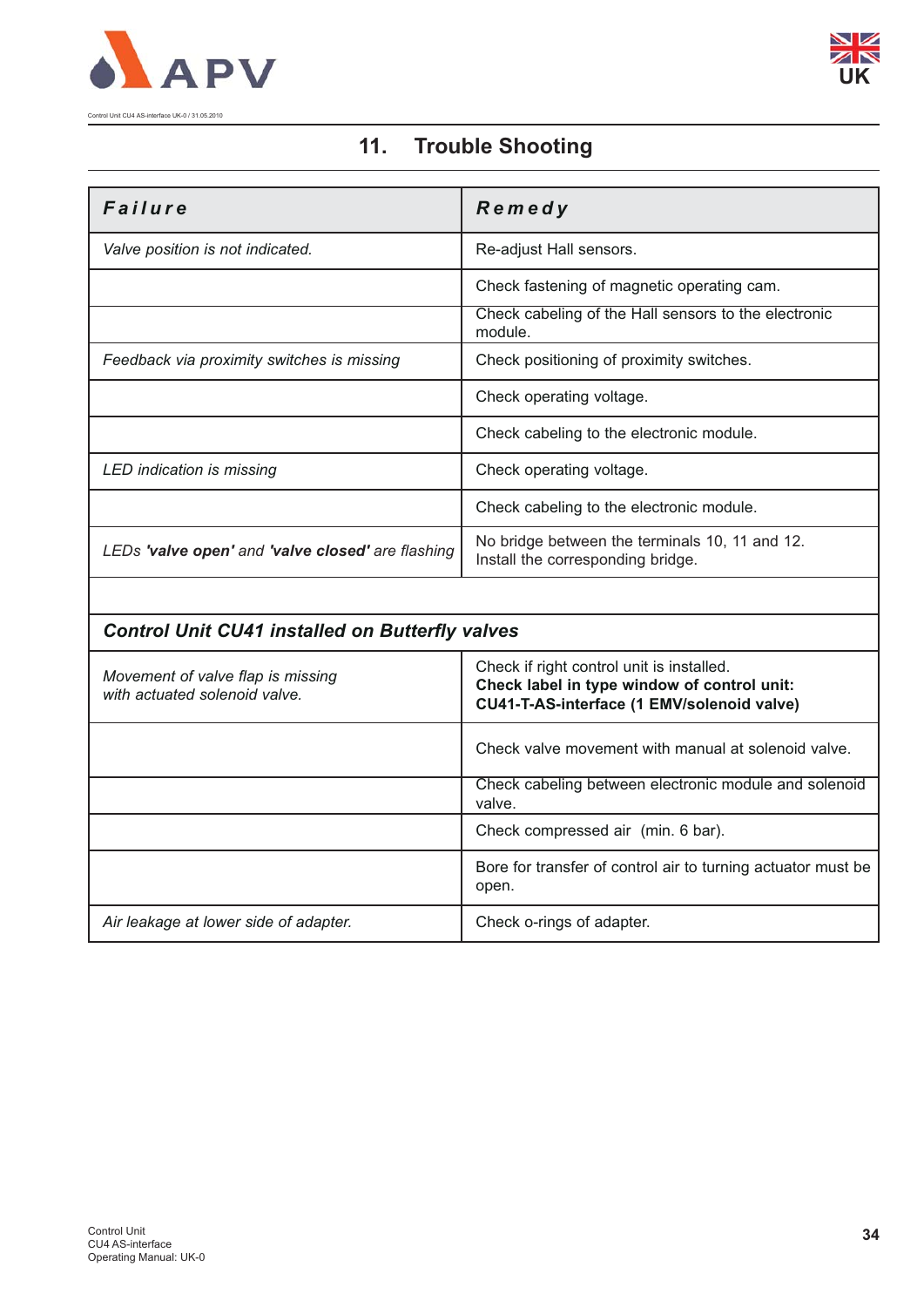



### **11. Trouble Shooting**

| Failure                                                                  | Remedy                                                                                                                                  |
|--------------------------------------------------------------------------|-----------------------------------------------------------------------------------------------------------------------------------------|
| <b>Control Unit CU41 installed on Single seat and Double seat valves</b> |                                                                                                                                         |
| Valve position movement is missing<br>with actuated solenoid valve.      | Check if right control unit is installed.<br>Check label in type window of control unit:<br>CU41-S-AS-interface (1 EMV/solenoid valve)  |
|                                                                          | Check valve movement with manual at solenoid valve.                                                                                     |
|                                                                          | Check cabeling between electronic module and solenoid<br>valve.                                                                         |
|                                                                          | Check compressed air (min. 6bar).                                                                                                       |
| Check control air connection between the CU41 and the<br>valve actuator. |                                                                                                                                         |
| <b>Control Unit CU43 installed on Double seat valves</b>                 |                                                                                                                                         |
| Valve position movement is missing<br>with actuated solenoid valve.      | Check if right control unit is installed.<br>Check label in type window of control unit:<br>CU43-M-AS-interface (3 EMV/solenoid valves) |
|                                                                          | Check valve movement with manual at solenoid valve.                                                                                     |
|                                                                          | Check cabeling between electronic module and solenoid<br>valve.                                                                         |
|                                                                          | Check compressed air (min. 6bar).                                                                                                       |

### **12. Spare Parts Lists**

The reference numbers of spare parts for the different control unit designs and adapters are included in the attached spare parts drawings with corresponding lists.

#### **CU4 AS-interface** RN 01.044.5<br> **CU4 adapter** RN 01.044.3 **CU4 adapter**

DA3 valve actuator.

Check control air connection between the CU43 and the

When you place an order for spare parts, please indicate the following data:

- number of parts required
- reference number
- parts designation

Data are subject to change.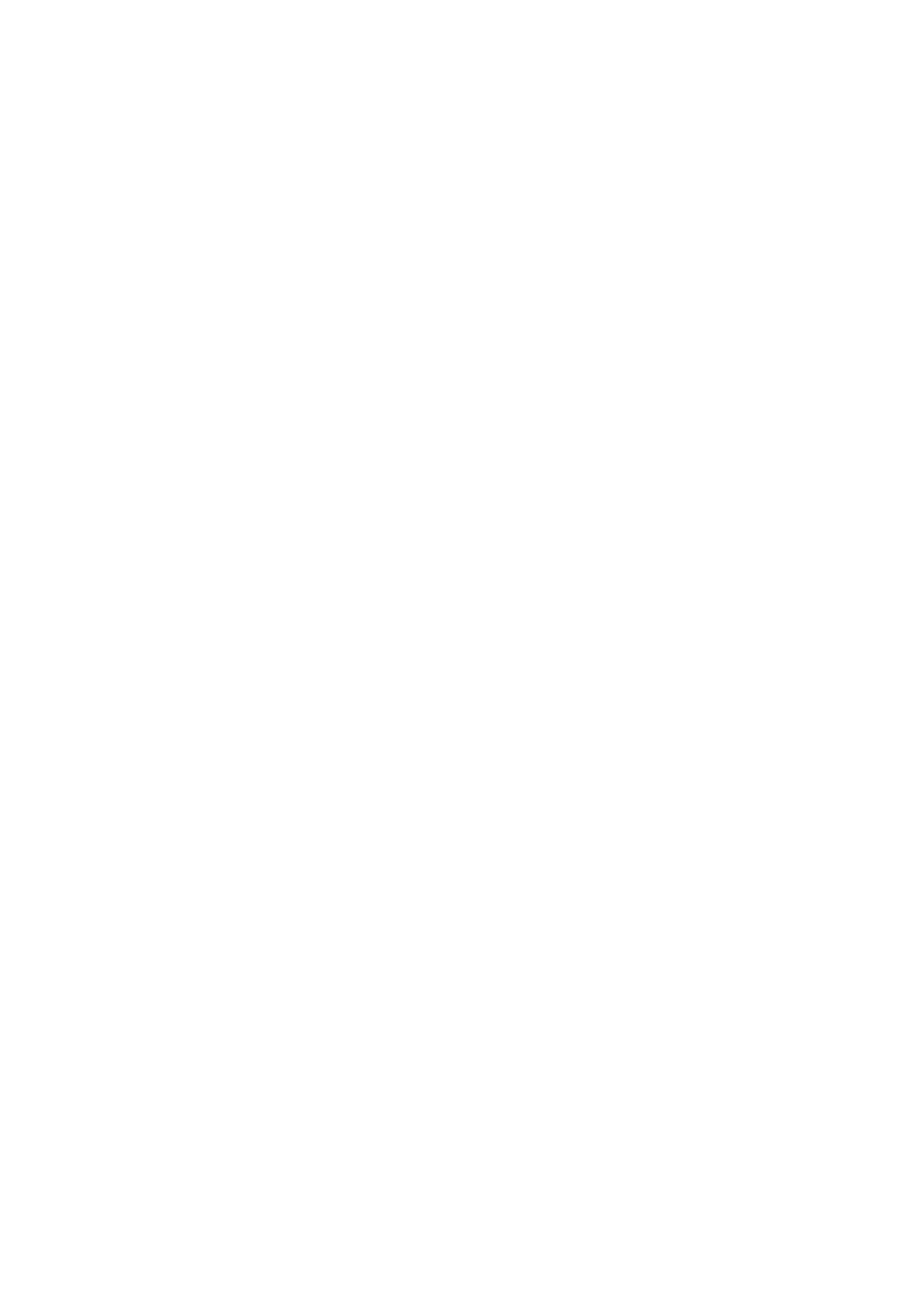



Your local contact:



APV, An SPX Brand Zechenstraße 49 D-59425 Unna Phone: +49(0) 23 03 / 108-0 Fax: +49(0) 23 03 / 108-210

For more information about our worldwide locations, approvals, certifications, and local representatives, please visit www.spxft.com.

The information contained in this document, including any specifications and other product details, are subject to change without notice. While we have taken care to ensure the information is accurate at the time of going to press, we assume no responsibility for errors or omissions nor for any damages resulting from the use of the information contained herein.

Issued: 05/2010 ID-No.: H326406 Rev.: 0-UK BA CU4 ASI 0002 Copyright © 2008 SPX Corporation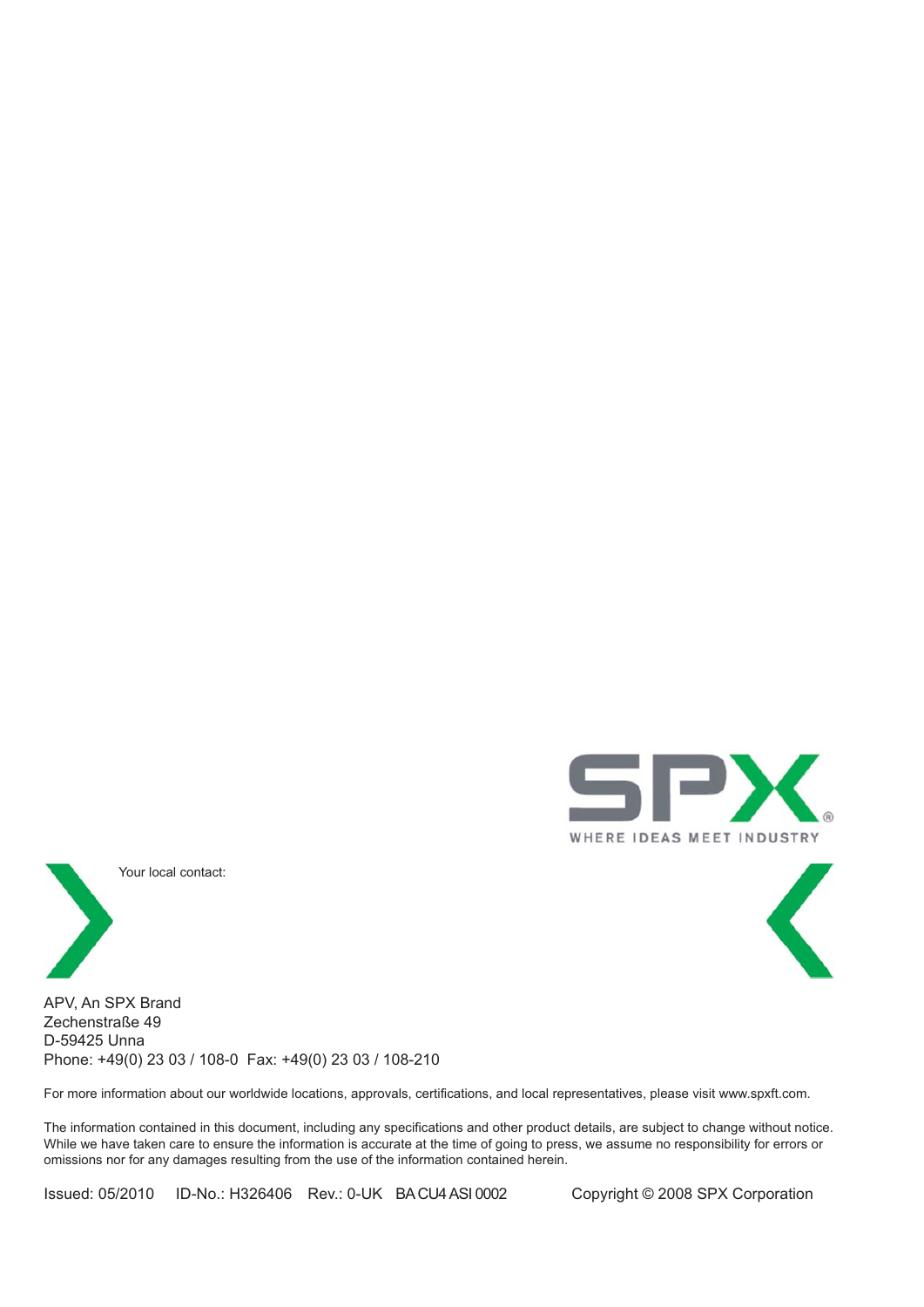

(Paragraph 18 UWG, Paragraph 106 UrhG). Eigentum und alle Rechte, auch<br>für Patenterteilung und Gebrauchsmustereintragung, vorbehalten. APV Rosista GmbH Weitergabe sowie Vervielfältigung dieser Unterlage, Verwertung und Mitteilung<br>ihres Inhalts nicht gestattet, soweit nicht schriftlich zugestanden. Verstoß Weitergabe sowie Vervielfältigung dieser Unterlage, Verwertung und Mitteilung (Paragraph 18 UWG, Paragraph 106 UrhG). Eigentum und alle Rechte, auch ihres Inhalts nicht gestattet, soweit nicht schriftlich zugestanden. Verstoß verpflichtet zum Schadensersatz und kann strafrechtliche Folgen haber verpflichtet zum Schadensersatz und kann strafrechtliche Folgen haben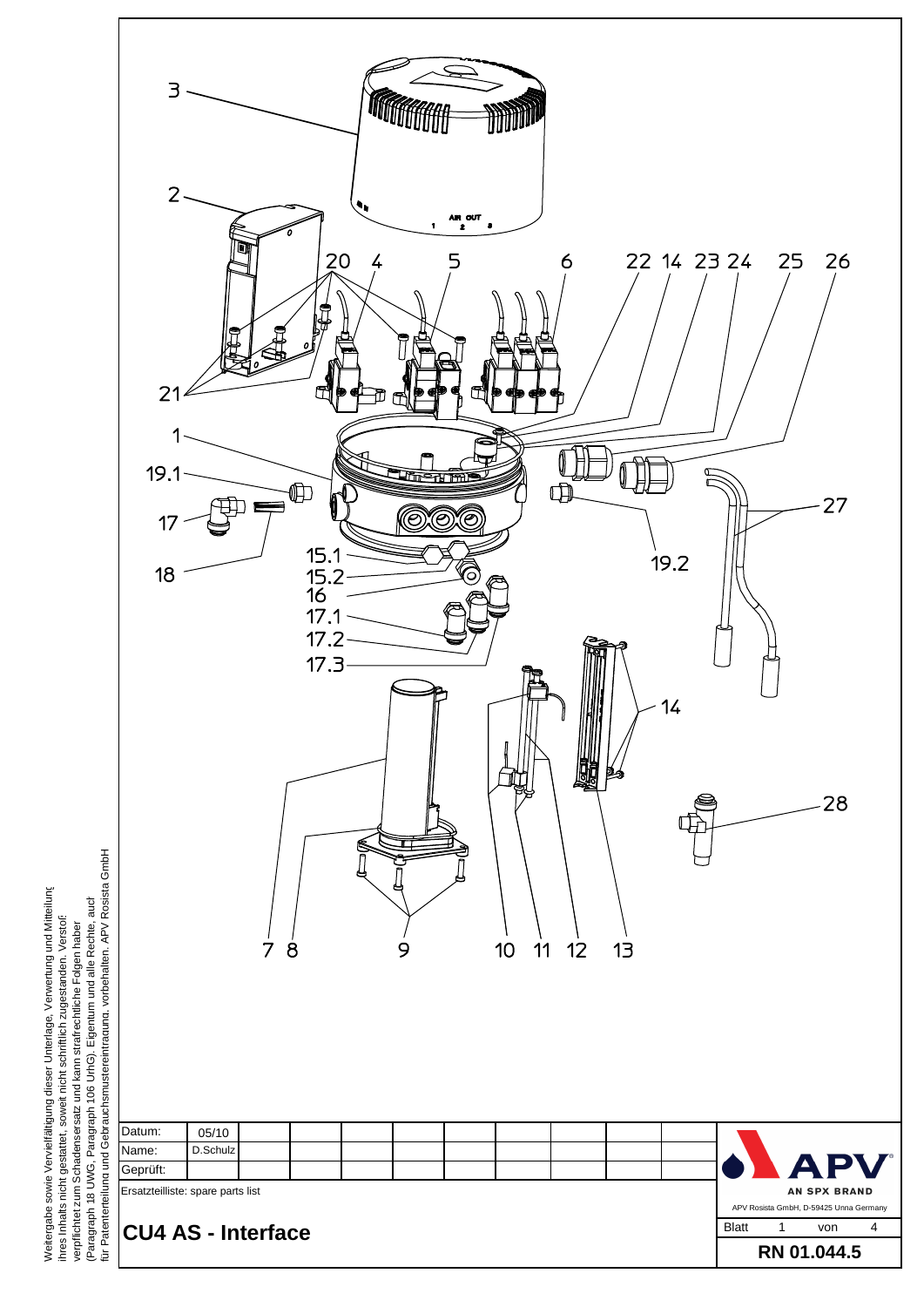|                          |                          | (Paragraph 18 UWG, Paragraph 106 UrfiG). Eigentum und alle Rechte, auch<br>für Patenterteilung und Gebrauchsmustereintragung, vorbehalten. APV Rosista GmbH.<br>Weitergabe sowie Vervielfältigung dieser Unterlage, Verwertung und Mitteilung<br>ihres Inhalts nicht gestattet, soweit nicht schriftlich zugestanden. Verstoß<br>verpflichtet zum Schadensersatz und kann strafrechtliche Folgen haben |             |                         |                         |                                       |                         |                               |                            |                                                    |
|--------------------------|--------------------------|--------------------------------------------------------------------------------------------------------------------------------------------------------------------------------------------------------------------------------------------------------------------------------------------------------------------------------------------------------------------------------------------------------|-------------|-------------------------|-------------------------|---------------------------------------|-------------------------|-------------------------------|----------------------------|----------------------------------------------------|
|                          |                          | Ersatzteilliste: spare parts list                                                                                                                                                                                                                                                                                                                                                                      |             |                         |                         | Datum:                                | 05/10                   |                               |                            |                                                    |
|                          |                          |                                                                                                                                                                                                                                                                                                                                                                                                        |             |                         |                         | Gepruft:<br>Name:                     | D.Schulz                |                               |                            | <b>APV</b><br>AN SPX BRAND                         |
|                          |                          | CU4 AS - Interface                                                                                                                                                                                                                                                                                                                                                                                     |             |                         |                         | Datum:                                |                         |                               | $\mathbf{\Omega}$<br>Blatt | APV Rosista GmbH, D-59425 Unna Germany<br>4<br>yon |
|                          |                          |                                                                                                                                                                                                                                                                                                                                                                                                        |             |                         |                         | Name:                                 |                         |                               |                            | RN 01.044.5                                        |
| pos.                     |                          | Beschreibung                                                                                                                                                                                                                                                                                                                                                                                           | Material    | CU41-S                  | CU41-T                  | Geprüft:<br><b>CU41-M</b>             | CU41N-S                 | CU41N-T                       | CU43-M                     | CU43-S                                             |
|                          | quantity<br>Menge        |                                                                                                                                                                                                                                                                                                                                                                                                        |             | Ŀ<br>W <sub>S-Ni</sub>  | WS-Nr.                  | W-S-Nr.                               | WS-Nr.                  | WS-Nr.                        | WS-Nr.                     | WS-Nr.                                             |
| item                     |                          | description                                                                                                                                                                                                                                                                                                                                                                                            | material    | ref.-no.                | ref.-no.                | ref.-no.                              | ref.-no.                | ref.-no.                      | ret.-no.                   | ref.-no.                                           |
|                          |                          | CU4 AS-i extended 62 slaves cpl. (6x1)<br>CU4 AS-i extended 62 slaves kpl. (6x1)                                                                                                                                                                                                                                                                                                                       |             | 08-45-110/93<br>H320467 | 08-45-111/93<br>H320468 | 08-45-112/93<br>H320469               | 08-45-113/93<br>H320470 | 08-45-114/93<br>H320471       | 08-45-115/93<br>H320472    | 08-45-116/93<br>H320473                            |
|                          |                          | CU4 AS-i extended 62 slaves kpl. (1/4"OD)                                                                                                                                                                                                                                                                                                                                                              |             | 08-45-130/93            | 08-45-131/93            | 08-45-132/93                          | 08-45-133/93            | 08-45-134/93                  | 08-45-135/93               | 08-45-136/93                                       |
|                          |                          | CU4 AS-i extended 62 slaves cpl. (1/4"OD)                                                                                                                                                                                                                                                                                                                                                              |             | H324666                 | H324667                 | H324668                               | H324669                 | H324670                       | H324671                    | H324672                                            |
|                          |                          | CU4 AS-i Standard 31 slaves kpl. (6x1)                                                                                                                                                                                                                                                                                                                                                                 |             | 08-45-250/93            | 08-45-251/93            | 08-45-252/93                          | 08-45-253/93            | 08-45-254/93                  | 08-45-255/93               | 08-45-256/93                                       |
|                          |                          | CU4 AS-i standard 31 slaves cpl. (6x1)                                                                                                                                                                                                                                                                                                                                                                 |             | H324673                 | H324674                 | H324675                               | H324676                 | H324677                       | H324678                    | H324679                                            |
|                          |                          | CU4 AS-i Standard 31 slaves kpl. (1/4"OD)                                                                                                                                                                                                                                                                                                                                                              |             | 08-45-270/93            | 08-45-271/93            | 08-45-272/93                          | 08-45-273/93            | 08-45-274/93                  | 08-45-275/93               | 08-45-276/93                                       |
|                          |                          | CU4 AS-i standard 31 slaves cpl. (1/4"OD)                                                                                                                                                                                                                                                                                                                                                              |             | H324682                 | H324683                 | H324684                               | H324685                 | H324686                       | H324687                    | H324688                                            |
|                          |                          |                                                                                                                                                                                                                                                                                                                                                                                                        |             |                         |                         |                                       |                         |                               |                            |                                                    |
| $\overline{\phantom{0}}$ | $\overline{\phantom{0}}$ | CU4 Base                                                                                                                                                                                                                                                                                                                                                                                               | PA6.6 GF30  | 08-46-552/93<br>H319853 | 08-46-553/93<br>H319854 | 08-46-554/93                          | 08-46-552/93            | 08-46-558/93<br>H319854       | 08-46-556/93               |                                                    |
|                          |                          | CU4 Base                                                                                                                                                                                                                                                                                                                                                                                               |             |                         |                         | H319855                               | H319853                 |                               | H319857                    |                                                    |
| $\mathbf{\Omega}$        | $\overline{\phantom{0}}$ | CU4 E-Modul Asi extended 62 slaves<br>CU4 E-Modul Asi extended 62 slaves                                                                                                                                                                                                                                                                                                                               |             |                         |                         | 08-46-595/93<br>H320388               |                         |                               | 66/965-94-80<br>H320389    |                                                    |
| $\overline{21}$          |                          | CU4 E-Modul Asi Standard                                                                                                                                                                                                                                                                                                                                                                               |             |                         |                         | 08-46-598/93                          |                         |                               | 08-46-599/93               |                                                    |
|                          |                          | CU4 E-Modul Asi standard                                                                                                                                                                                                                                                                                                                                                                               |             |                         |                         | H324760                               |                         |                               | H324761                    |                                                    |
| S                        | $\overline{\phantom{0}}$ | CU4 Haube kpl.<br>CU4 cap cpl.                                                                                                                                                                                                                                                                                                                                                                         | PA12 GF30   |                         |                         |                                       | 08-46-559/93<br>H319860 |                               |                            |                                                    |
| 4                        | $\overline{\phantom{0}}$ | Magnetventilblock 1 EMV<br>soninoid valve 1EMV                                                                                                                                                                                                                                                                                                                                                         | PPS         |                         | 66/8/2-94-80<br>H319950 |                                       |                         | $\mathbf{I}$<br>$\frac{1}{2}$ |                            |                                                    |
| Ю                        | $\overline{\phantom{0}}$ | Magnetventilblock 1 EMV + NOT-Element<br>solinoid valve 1 EMV + NOT-element                                                                                                                                                                                                                                                                                                                            | PPS         |                         | L<br>I                  |                                       | 08-46-579/93<br>H319951 |                               | $\mathbf{I}$               |                                                    |
| ဖ                        | $\overline{\phantom{0}}$ | Magnetventilblock 3 EMV<br>solinoid valve 3 EMV                                                                                                                                                                                                                                                                                                                                                        | <b>Sdd</b>  |                         |                         | $\mathbf{I}$<br>$\mathbf{\mathbf{I}}$ |                         |                               | 66/085-94-80<br>H319952    |                                                    |
| N                        | $\overline{\phantom{0}}$ | CU4 Sensortower                                                                                                                                                                                                                                                                                                                                                                                        | <b>PA12</b> |                         |                         |                                       | 08-46-564/93            |                               |                            |                                                    |
|                          |                          | CU4 Sensortower                                                                                                                                                                                                                                                                                                                                                                                        |             |                         |                         |                                       | H319868                 |                               |                            |                                                    |
| $^{\circ}$               | $\overline{\phantom{0}}$ | O-Ring 45,6 x 2,4<br>O-ring 45,6 x 2,4                                                                                                                                                                                                                                                                                                                                                                 | <b>NBR</b>  |                         |                         |                                       | 58-06-218/83<br>H320401 |                               |                            |                                                    |
| တ                        | 4                        | Ejot Delta PT Schraube WN5452 35x14<br>Ejot Delta PT screw WN5452 35x14                                                                                                                                                                                                                                                                                                                                | $\lambda$ 2 |                         |                         |                                       | 65-17-122/13<br>H320364 |                               |                            |                                                    |
| $\overline{C}$           | $\sim$                   | Hall-Sensor<br>Hall-sensor                                                                                                                                                                                                                                                                                                                                                                             |             | H320385                 | 86/185-94-80            | $\frac{1}{1}$<br>$\frac{1}{2}$        | H320385                 | 08-46-581/93                  | $\vdots$                   | 08-46-581/93<br>H320385                            |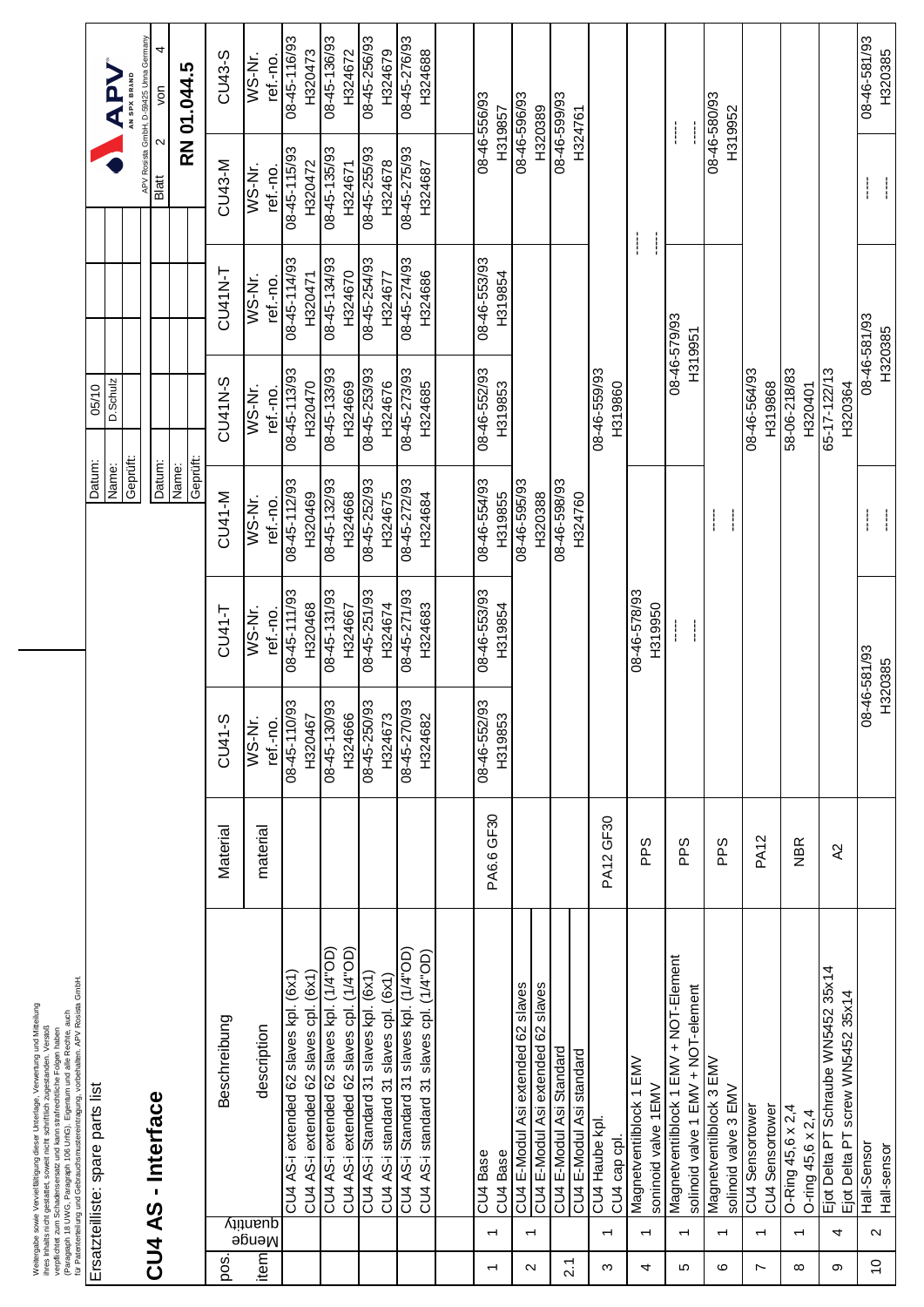|                |                          | (Paragraph 18 UWG, Paragraph 106 UrhG). Eigentum und alle Rechte, auch<br>für Patenterteilung und Gebrauchsmustereintragung, vorbehalten. APV Rosista GmbH.<br>Weitergabe sowie Vervielfältigung dieser Unterlage, Verwertung und Mitteilung<br>ihres Inhalts nicht gestattet, soweit nicht schriftlich zugestanden. Verstoß<br>verpflichtet zum Schadensersatz und kann strafrechtliche Folgen haben |             |                              |                                        |                                                                 |                              |                                                |                                                                                                                                                                                                                                                                                                                                                                                       |                                                        |
|----------------|--------------------------|-------------------------------------------------------------------------------------------------------------------------------------------------------------------------------------------------------------------------------------------------------------------------------------------------------------------------------------------------------------------------------------------------------|-------------|------------------------------|----------------------------------------|-----------------------------------------------------------------|------------------------------|------------------------------------------------|---------------------------------------------------------------------------------------------------------------------------------------------------------------------------------------------------------------------------------------------------------------------------------------------------------------------------------------------------------------------------------------|--------------------------------------------------------|
|                |                          | Ersatzteilliste: spare parts list                                                                                                                                                                                                                                                                                                                                                                     |             |                              |                                        | Datum:<br>Name:                                                 | D.Schulz<br>05/10            |                                                |                                                                                                                                                                                                                                                                                                                                                                                       | APV                                                    |
|                |                          |                                                                                                                                                                                                                                                                                                                                                                                                       |             |                              |                                        | Gepruft:                                                        |                              |                                                |                                                                                                                                                                                                                                                                                                                                                                                       | APV Rosista GmbH, D-59425 Unna Germany<br>AN SPX BRAND |
|                |                          | CU4 AS - Interface                                                                                                                                                                                                                                                                                                                                                                                    |             |                              |                                        | Datum:                                                          |                              |                                                | S<br>Blatt                                                                                                                                                                                                                                                                                                                                                                            | 4<br>yon                                               |
|                |                          |                                                                                                                                                                                                                                                                                                                                                                                                       |             |                              |                                        | Geprüft:<br>Name:                                               |                              |                                                |                                                                                                                                                                                                                                                                                                                                                                                       | RN 01.044.5                                            |
| pos.           |                          | Beschreibung                                                                                                                                                                                                                                                                                                                                                                                          | Material    | CU41-S                       | CU41-T                                 | <b>CU41-M</b>                                                   | <b>CU41N-S</b>               | CU41N-T                                        | <b>CU43-M</b>                                                                                                                                                                                                                                                                                                                                                                         | CU43-S                                                 |
| item           | quauțity<br>Menge        | description                                                                                                                                                                                                                                                                                                                                                                                           | material    | W-S-Nr<br>ref.-no            | WS-Nr.<br>ref.-no.                     | WS-Nr.<br>ref.-no.                                              | WS-Nr.<br>ref.-no.           | WS-Nr.<br>ref.-no.                             | WS-Nr.<br>ref.-no.                                                                                                                                                                                                                                                                                                                                                                    | WS-Nr.<br>ref.-no.                                     |
| $\overline{1}$ | $\sim$                   | O-Ring 3x2<br>O-ring 3x2                                                                                                                                                                                                                                                                                                                                                                              | NBR         |                              | 58-06-043/83<br>H208644                | $\mathbb{I}$<br>$\mathbf{I}$                                    |                              | 58-06-043/83<br>H208644                        | $\mathbf{I}$<br>ł                                                                                                                                                                                                                                                                                                                                                                     | 58-06-043/83<br>H208644                                |
| $\frac{2}{3}$  | $\sim$                   | Zyl.-Schraube M4x100<br>cyl. Screw M4x100                                                                                                                                                                                                                                                                                                                                                             | A2-50       |                              | 65-03-290/13<br>H320361                | $\mathcal{I}$<br>$\mathbf{I}% _{0}\left( \mathbf{I}_{1}\right)$ |                              | 65-03-290/13<br>H320361                        | $\mathbf{I}$<br>$\frac{1}{2}$                                                                                                                                                                                                                                                                                                                                                         | 65-03-290/13<br>H320361                                |
| $\frac{3}{2}$  | $\overline{\phantom{0}}$ | CU4 Towerabdeckung<br>CU4 towercower                                                                                                                                                                                                                                                                                                                                                                  | <b>PA12</b> |                              | 08-46-565/93<br>H319869                | $\mathbf{I}$<br>ł                                               |                              | 08-46-565/93<br>H319869                        | $\mathbf{I}$<br>$\mathbf{\mathbf{I}}$                                                                                                                                                                                                                                                                                                                                                 | 08-46-565/93<br>H319869                                |
| $\frac{4}{4}$  |                          | Ejot Delta PT Schraube WN5452 30x10<br>Ejot Delta PT screw WN5452 30x10                                                                                                                                                                                                                                                                                                                               | $\lambda$   |                              |                                        |                                                                 | 65-17-110/13<br>4 x H320363  |                                                |                                                                                                                                                                                                                                                                                                                                                                                       |                                                        |
| 15.1           | $\overline{\phantom{0}}$ | Blindstopfen G1/8"<br>plug G1/8"                                                                                                                                                                                                                                                                                                                                                                      | Ms/vern.    | $\mathbf{I}$<br>$\mathbf{I}$ | 08-00-051/99<br>H320482                |                                                                 | $\mathbf{I}$<br>$\mathbf{I}$ | 08-60-051/99<br>H320482                        | $\begin{array}{c} \rule{0pt}{2.5ex} \rule{0pt}{2.5ex} \rule{0pt}{2.5ex} \rule{0pt}{2.5ex} \rule{0pt}{2.5ex} \rule{0pt}{2.5ex} \rule{0pt}{2.5ex} \rule{0pt}{2.5ex} \rule{0pt}{2.5ex} \rule{0pt}{2.5ex} \rule{0pt}{2.5ex} \rule{0pt}{2.5ex} \rule{0pt}{2.5ex} \rule{0pt}{2.5ex} \rule{0pt}{2.5ex} \rule{0pt}{2.5ex} \rule{0pt}{2.5ex} \rule{0pt}{2.5ex} \rule{0pt}{2.5ex} \rule{0$<br>I |                                                        |
| 15.2           | $\overline{\phantom{0}}$ | Blindstopfen G1/8"<br>plug G1/8"                                                                                                                                                                                                                                                                                                                                                                      | Ms/vern.    |                              | 08-00-051/99<br>H320482                |                                                                 |                              | ļ<br>$\mathbf{I}$                              |                                                                                                                                                                                                                                                                                                                                                                                       |                                                        |
| $\frac{6}{1}$  | $\overline{\phantom{0}}$ | Verschraubung selbstabsperrend<br>connector self locked                                                                                                                                                                                                                                                                                                                                               | Ms/vern.    |                              | $\mathcal{I}$<br>$\mathbf{\mathbf{I}}$ |                                                                 |                              | 08-63-241/99<br>H320551                        | $\mathbf{I}$<br>ļ                                                                                                                                                                                                                                                                                                                                                                     |                                                        |
| $\overline{1}$ | $\overline{ }$           | W-Verschraubung G1/8" 6x1<br>Elbow connector G1/8" 6x1                                                                                                                                                                                                                                                                                                                                                | 1.4301 / PA |                              |                                        |                                                                 | 08-60-750/93<br>H208825      |                                                |                                                                                                                                                                                                                                                                                                                                                                                       |                                                        |
|                |                          | W-Verschraubung G1/8" 1/4"OD<br>Elbow connector G1/8" 1/4" OD                                                                                                                                                                                                                                                                                                                                         | 1.4301 / PA |                              |                                        |                                                                 | 08-60-811/93<br>H312732      |                                                |                                                                                                                                                                                                                                                                                                                                                                                       |                                                        |
| 17.1           | $\overline{\phantom{0}}$ | Elbow connector G1/8" 1/4" OD<br>W-Verschraubung G1/8" 6x1                                                                                                                                                                                                                                                                                                                                            | 1.4301 / PA | 08-60-750/93<br>H208825      | $\mathbf{\mathbf{I}}$<br>ŧ             |                                                                 | 08-60-750/93<br>H208825      | $\mathbf{\mathbf{I}}$<br>$\mathbf{\mathbf{I}}$ | 08-60-750/93                                                                                                                                                                                                                                                                                                                                                                          | H208825                                                |
|                |                          | W-Verschraubung G1/8" 1/4"OD<br>Elbow connector G1/8" 1/4" OD                                                                                                                                                                                                                                                                                                                                         | 1.4301 / PA | 08-60-811/93<br>H312732      | $\frac{1}{2}$<br>$\mathbf{I}$          |                                                                 | 08-60-811/93<br>H312732      | $\frac{1}{2}$<br>$\mathbf{\mathbf{I}}$         | 08-60-811/93<br>H312732                                                                                                                                                                                                                                                                                                                                                               |                                                        |
| 17.2           | $\overline{\phantom{0}}$ | W-Verschraubung G1/8" 6x1<br>Elbow connector G1/8" 6x1                                                                                                                                                                                                                                                                                                                                                | 1.4301 / PA |                              |                                        | $\mathbf{I}$<br>$\mathcal{I}$                                   |                              |                                                | 08-00-750/93<br>H208825                                                                                                                                                                                                                                                                                                                                                               |                                                        |
|                |                          | W-Verschraubung G1/8" 1/4"OD<br>Elbow connector G1/8" 1/4" OD                                                                                                                                                                                                                                                                                                                                         | 1.4301 / PA |                              |                                        | ļ<br>$\mathbf{I}$                                               |                              |                                                | 08-60-811/93<br>H312732                                                                                                                                                                                                                                                                                                                                                               |                                                        |
| 17.3           | $\overline{\phantom{0}}$ | W-Verschraubung G1/8" 6x1<br>Elbow connector G1/8" 6x1                                                                                                                                                                                                                                                                                                                                                | 1.4301 / PA |                              |                                        | $\mathbf{I}$<br>$\frac{1}{2}$                                   |                              |                                                | H208825<br>08-60-811/93<br>08-60-750/93                                                                                                                                                                                                                                                                                                                                               |                                                        |
|                |                          | W-Verschraubung G1/8" 1/4"OD<br>Elbow connector G1/8" 1/4" OD                                                                                                                                                                                                                                                                                                                                         | 1.4301 / PA |                              |                                        | $\mathbf{\mathbf{I}}$<br>$\frac{1}{2}$                          |                              |                                                | H312732                                                                                                                                                                                                                                                                                                                                                                               |                                                        |
| $\frac{8}{1}$  | $\overline{\phantom{0}}$ | CU4 Luftfilter<br>CU4 air filter                                                                                                                                                                                                                                                                                                                                                                      | PE-porös    |                              |                                        |                                                                 | 08-10-005/93<br>H320223      |                                                |                                                                                                                                                                                                                                                                                                                                                                                       |                                                        |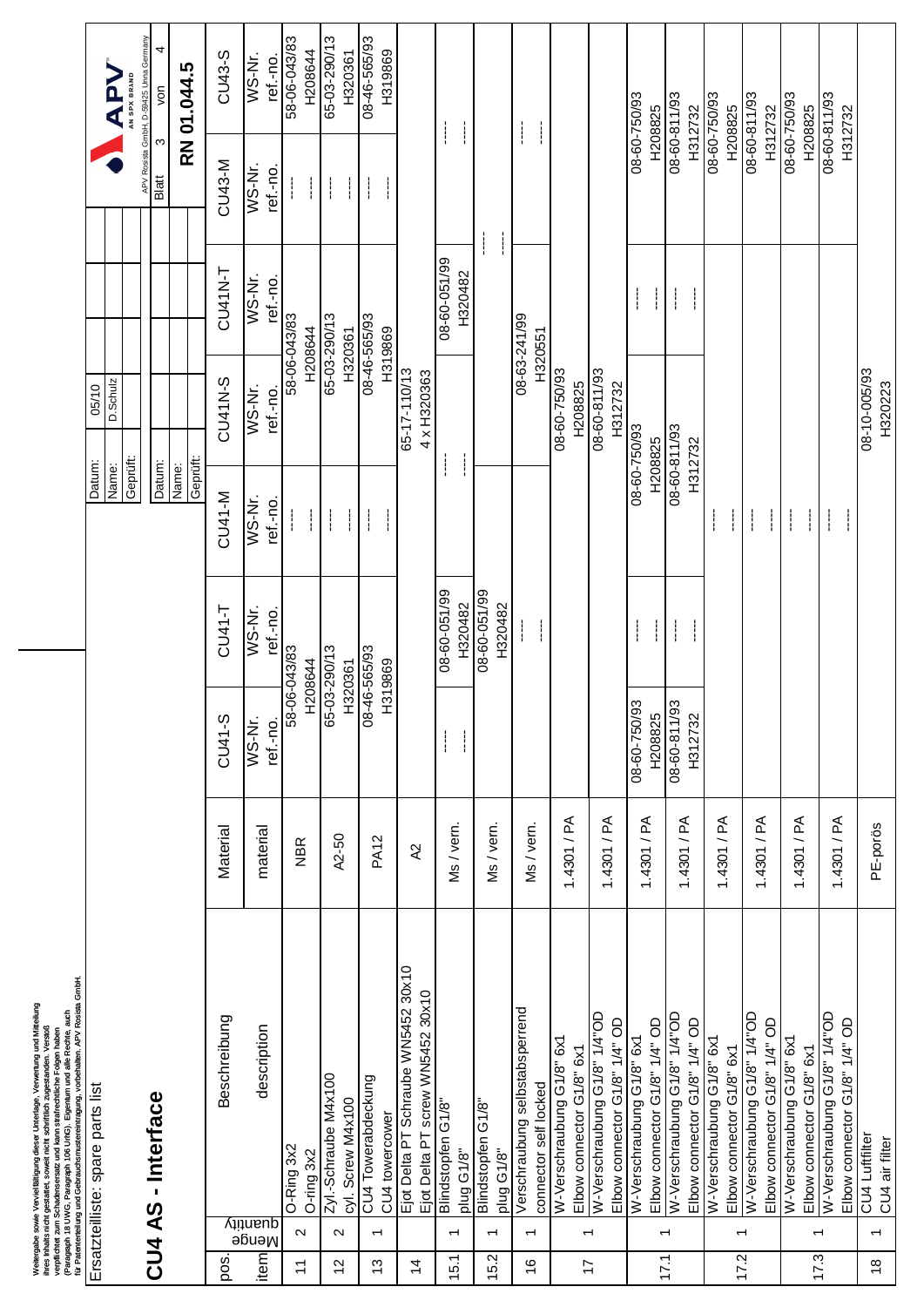|                |                          | (Paragraph 18 UWG, Paragraph 106 UrhG). Eigentum und alle Rechte, auch<br>für Patenterteilung und Gebrauchsmustereintragung, vorbehalten. APV Rosista GmbH.<br>Weitergabe sowie Vervielfältigung dieser Unterlage, Verwertung und Mitteilung<br>ihres Inhalts nicht gestattet, soweit nicht schriftlich zugestanden. Verstoß<br>verpflichtet zum Schadensersatz und kann strafrechtliche Folgen haben |             |                              |                    |                         |                                         |                               |                         |                                                    |
|----------------|--------------------------|-------------------------------------------------------------------------------------------------------------------------------------------------------------------------------------------------------------------------------------------------------------------------------------------------------------------------------------------------------------------------------------------------------|-------------|------------------------------|--------------------|-------------------------|-----------------------------------------|-------------------------------|-------------------------|----------------------------------------------------|
|                |                          | Ersatzteilliste: spare parts list                                                                                                                                                                                                                                                                                                                                                                     |             |                              |                    | Datum:<br>Name:         | D.Schulz<br>05/10                       |                               |                         | <b>NAN</b>                                         |
|                |                          |                                                                                                                                                                                                                                                                                                                                                                                                       |             |                              |                    | Geprüft:                |                                         |                               |                         | AN SPX BRAND                                       |
|                |                          | CU4 AS - Interface                                                                                                                                                                                                                                                                                                                                                                                    |             |                              |                    | Datum:                  |                                         |                               | $\overline{a}$<br>Blatt | APV Rosista GmbH, D-59425 Unna Germany<br>4<br>yon |
|                |                          |                                                                                                                                                                                                                                                                                                                                                                                                       |             |                              |                    | Gepruft:<br>Name:       |                                         |                               |                         | RN 01.044.5                                        |
| pos.           |                          | Beschreibung                                                                                                                                                                                                                                                                                                                                                                                          | Material    | CU41-S                       | CU41-T             | <b>CU41-M</b>           | <b>CU41N-S</b>                          | CU41N-T                       | <b>CU43-M</b>           | CU43-S                                             |
| item           | Menge                    | description<br>quantity                                                                                                                                                                                                                                                                                                                                                                               | material    | WS-Nr.<br>ref.-no.           | WS-Nr.<br>ref.-no. | WS-Nr.<br>ref.-no.      | WS-Nr.<br>ref.-no.                      | WS-Nr.<br>ref.-no.            | WS-Nr.<br>ref.-no.      | WS-Nr.<br>ref.-no.                                 |
| 19.1           | $\overline{ }$           | sound reducer<br>Schalldämpfer                                                                                                                                                                                                                                                                                                                                                                        | Ms/vern.    |                              |                    |                         | 08-60-751/93<br>H208826                 |                               |                         |                                                    |
| 19.2           | $\overline{\phantom{0}}$ | sound reducer<br>Schalldämpfer                                                                                                                                                                                                                                                                                                                                                                        | Ms / vern.  |                              |                    | ļ<br>I                  |                                         |                               | 08-00-751/93<br>H208826 |                                                    |
| $\overline{c}$ | Ю                        | Ejot Delta PT Schraube WN5452 40x16<br>Ejot Delta PT screw WN5452 40x16                                                                                                                                                                                                                                                                                                                               | A2          |                              |                    |                         | 65-17-131/13<br>H320365                 |                               |                         |                                                    |
| $\overline{2}$ | ω                        | Scheibe ø4,3 DIN125<br>washer ø4,3 DIN125                                                                                                                                                                                                                                                                                                                                                             | A2          |                              |                    |                         | 67-01-003/13<br>H79576                  |                               |                         |                                                    |
| 22             | $\overline{ }$           | Scheibe A 3,2 DIN9021<br>washer A 3,2 DIN9021                                                                                                                                                                                                                                                                                                                                                         | $\lambda$   |                              |                    |                         | 67-01-001/12<br>H320404                 |                               |                         |                                                    |
| 23             | $\overline{\phantom{0}}$ | CU4 pressure relief valve<br>CU4 Überströmventil                                                                                                                                                                                                                                                                                                                                                      | <b>Sdd</b>  |                              |                    |                         | 08-46-037/93<br>H320352                 |                               |                         |                                                    |
| 24             | $\overline{\phantom{0}}$ | O-Ring 120,32 x 2,62<br>O-ring 120,32 x 2,62                                                                                                                                                                                                                                                                                                                                                          | <b>NBR</b>  |                              |                    |                         | H320402<br>08-46-041/93<br>58-06-583/83 |                               |                         |                                                    |
| 25             | $\overline{\phantom{0}}$ | 6-5ø jeqey 5' k0ZM bunqneuyosia Nepe<br>screwed cable gland M20x1,5 cable ø5-9                                                                                                                                                                                                                                                                                                                        | $\mathbb A$ |                              |                    |                         | H320272                                 |                               |                         |                                                    |
| 26             | $\overline{\phantom{0}}$ | Kabelverschraubung M20x1,5 Kabel 2x ø5<br>screwed cable gland M20x1,5 cable 2x ø5                                                                                                                                                                                                                                                                                                                     | Ã           | $\mathbf{I}$<br>ł            |                    | E6/0+0-9+-80<br>H320371 |                                         | $\mathcal{I}$<br>$\mathbf{I}$ | 08-46-040/93<br>H320371 | 08-60-053/93<br>H324895                            |
| 27             | $\sim$                   | proximity switch Ni5 K11 K-AN 5X/5<br>Initiator Ni5 K11K-AN 5X/5                                                                                                                                                                                                                                                                                                                                      |             | $\mathbf{I}$<br>$\mathbf{I}$ |                    | 08-60-769/93<br>H208844 |                                         | $\mathbf{I}$<br>$\mathbf{I}$  | 08-60-769/93<br>H208844 | ļ.<br>ļ                                            |
| 28             | $\overline{\phantom{0}}$ | pressure reduce valve<br>Druckreduzierventil                                                                                                                                                                                                                                                                                                                                                          | Ms/vern.    |                              | ļ                  |                         |                                         | 08-00-76083<br>H208841        | ļ<br>$\mathbf{I}$       |                                                    |
|                |                          |                                                                                                                                                                                                                                                                                                                                                                                                       |             |                              |                    |                         |                                         |                               |                         |                                                    |
|                |                          |                                                                                                                                                                                                                                                                                                                                                                                                       |             |                              |                    |                         |                                         |                               |                         |                                                    |
|                |                          |                                                                                                                                                                                                                                                                                                                                                                                                       |             |                              |                    |                         |                                         |                               |                         |                                                    |
|                |                          |                                                                                                                                                                                                                                                                                                                                                                                                       |             |                              |                    |                         |                                         |                               |                         |                                                    |